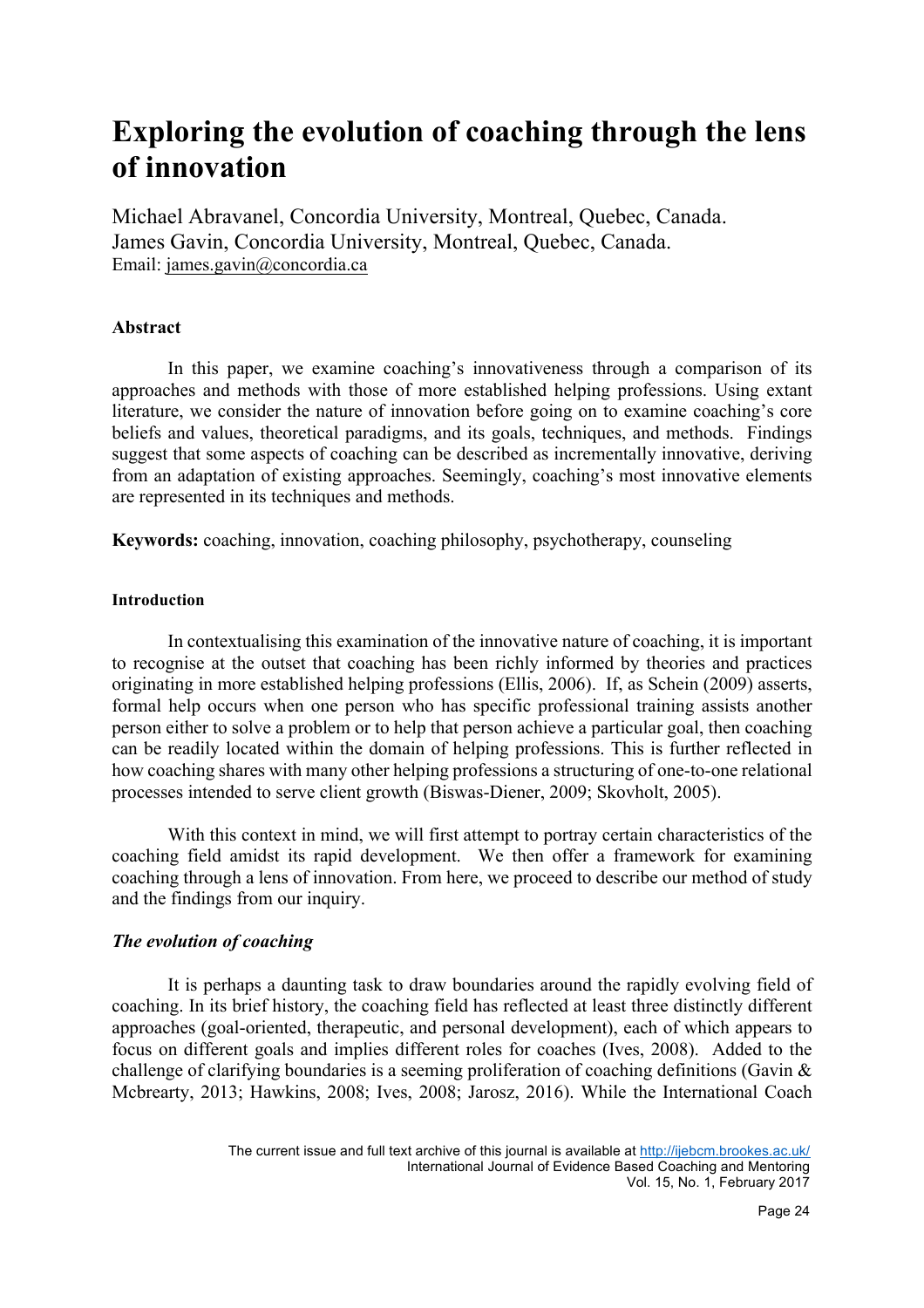Federation's (ICF) definition seems to capture the intention of coaching interventions, it unintentionally supports a certain ambiguity in meaning. According to the ICF (2016a), "coaching is partnering with clients in a thought-provoking and creative process that inspires them to maximise their personal and professional potential." Beyond approaches and definitions, the coaching field has also produced an array of tools and techniques that have been espoused for the promotion of human growth and goal attainment (Grant, 2001). To find their place in such a rapidly evolving field, coaches will often align themselves with particular coaching niches or genres. For instance, Kauffman and Bachkirova (2009a) catalogued nine major coaching niches, which they labeled as follows: executive, life, career, team, high potential, health, development, performance, and supervision.

Even with this diversity, the core work of coaching generally fits a pattern of meeting with clients in one-to-one sessions for conversations focused on achieving client goals (Flaherty, 2010; Ives, 2008; Ives & Cox, 2012). This process of coaching might be conducted in person, via telephone or on web platforms (e.g., Skype), but might also include email and other types of communication (Biswas-Diener, 2009; Kauffman & Bachkirova, 2008). Irrespective of the focus of a coaching session, coaches would typically strive to foster insight and guide clients toward goal-related action commitments (Gavin & Mcbrearty, 2013).

For all that it encompasses, coaching has largely been identified as an original and innovative field of helping (Gavin & Mcbrearty, 2013; Grant & Cavanagh, 2007). Whitmore (1994), one of the early coaching pioneers, argued that coaching is a distinctly new field though he also cautioned that "the popularizing of this new term [coaching] has led both the well-meaning and the unscrupulous to apply it to their old wares. Consequently, coaching is in danger of being misrepresented, misperceived, and dismissed as not so new and different" (p. 1). Similarly, Hargrove (1995) positioned coaching as a new form of management focusing on the empowerment of people; as such, he referred to it as a workplace innovation. Additionally, Whitworth, Kimsey-House, and Sandahl (1998) presented their co-active coaching model as a new approach that "involves the active and collaborative participation of both the coach and the client" (p. xi).

#### *Understanding innovation*

The term innovation can be traced to the Latin verb 'innovare', which means to make new, renew, or alter (Oxford Dictionaries). AbuJarad and Yusof (2010) emphasised creation as the essential element of innovation. In fact, the majority of definitions for the term focus on aspects of novelty and newness (Goswami & Mathew, 2005; Rowley, 2011). For instance, Tekic, Cosic, and Katalinic (2011) defined innovation as "a sustainable and value-adding solution to a problem that is created by applying the new or recombining the existing knowledge" (p. 419).

While incorporating a sense of creativity, innovativeness, and invention (AbuJarad & Yusof, 2010), innovation is thought to take form through its capacity to transform knowledge and ideas into novel products, processes, and systems (Popa, Preda, & Boldea, 2010). Resulting innovations may then be categorised as either radical (considered fundamentally new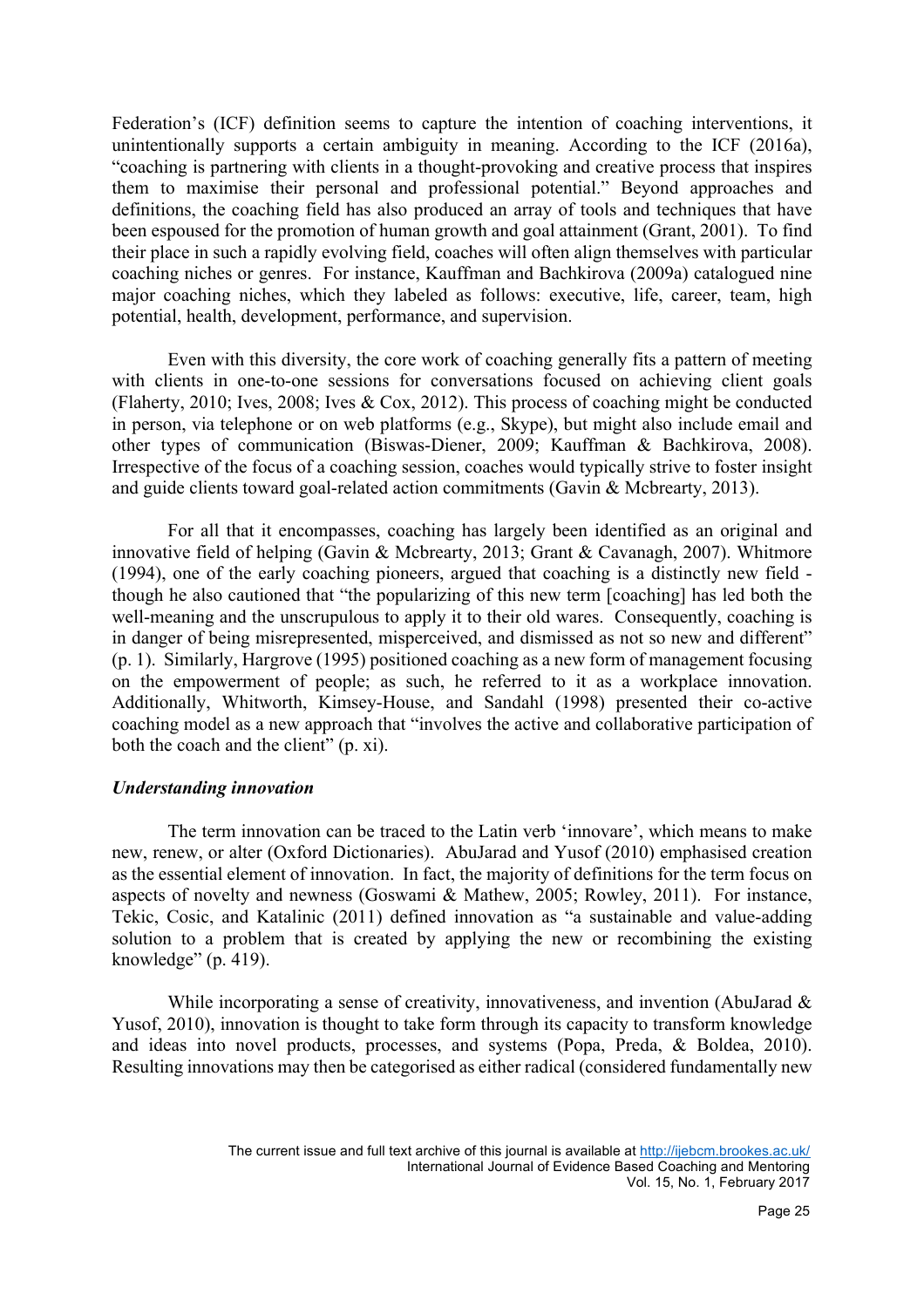or different) or incremental (minor improvements) in nature (Beverland, Napoli, Farrelly, 2010; Chandy & Tellis, 2000; Popa et al., 2010).

AbuJarad and Yusof (2010) further distinguished between innovation creation and innovation adoption (or diffusion). Innovation creation entails coming up with a unique product or service (radical innovation creation), or a partially unique product or service (incremental innovation creation) (AbuJarad & Yusof, 2010). However, innovation extends beyond the realm of invention by encompassing processes of adoption or implementation of inventions (Denning, 2012). Rogers (1995), a leading figure in the study of innovation adoption or diffusion, clarified the matter by defining diffusion "as the process by which innovation is communicated through certain channels over time among the members of a social system" (p. 5). In this perspective, innovation adoption may be seen to occur when a system completely or partially adopts an existing product, process, or technology with or without making improvements or changes (AbuJarad & Yusof, 2010).

In brief, assessing what is novel (innovation creation) about coaching requires a different perspective than analysing how coaching has been adopted over time (innovation adoption). Earlier studies pertaining to coaching innovation seem to have emphasised an innovation adoption approach. For example, Brock (2008) applied the adoption approach in her historical analysis of the emergence of coaching, while Grant (2010) studied the adoption of workplace coaching skills. In other respects, the literature contains discussions of how coaching differs from psychotherapy (Biswas-Diener, 2009;

Griffiths & Campbell, 2008), how coaching psychology continues to innovate (Palmer  $\&$ O'Riordan, 2011), and how coaching has emerged as a field (Brock 2008, 2012). To our knowledge, however, a systematic analysis of innovations in coaching has yet to be made.

#### *Innovation creation in coaching*

A primary concern was how best to go about exploring innovation creation in coaching. We chose to examine coaching in a comparative framework with other one-to-one helping professions, specifically those of counseling and psychotherapy, through a detailed examination of the various elements of coaching's philosophy. Reflection on the philosophy of coaching is considered essential for effective practice (Askeland, 2009; Clutterbuck, 2010; Drake, Brennan, & Gortz, 2008). Grant (2011) described coaching philosophy as the "position that underpins and informs an individual's coaching practice—the coach's values, beliefs and assumptions about humans and the world, and how people can or should make purposeful change in their lives" (p. 34). Jenkins (2011) argued that a significant contribution to coaching philosophy stemmed from the sports coaching literature (Poczwardowski, Sherman, & Ravizza, 2004), where professional philosophy was defined as:

The consultant's beliefs and values concerning the nature of reality … and also the consultant's beliefs and values concerning his or her potential role in, and the theoretical and practical means of, influencing their clients toward mutually set intervention goals (p. 449).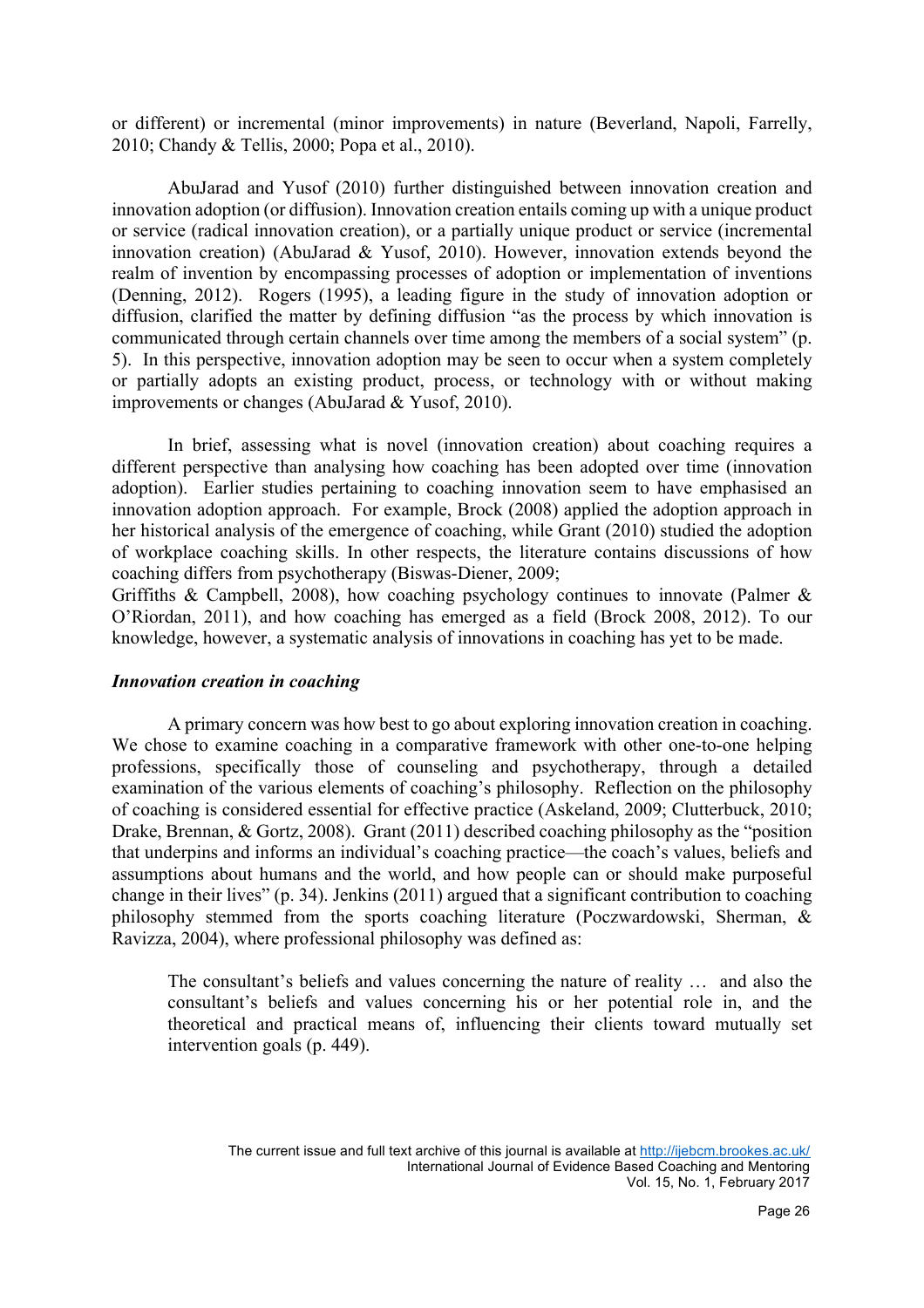Based on this definition, we identified a limited set of central components of coaching philosophy for our analysis; these included: (a) core beliefs and values, (b) theoretical paradigms, and (c) coaching goals, techniques, and methods.

## **Methodology**

For this investigation, the scope was limited to an exploration of the literature of coaching and that of the related professions of counseling and psychotherapy. We realised that comparisons with other forms of helping relationships such as those found in consulting, training, social work, and education would add breadth to this study, but reasoned that comparisons with counseling and psychotherapy would be particularly appropriate as a first step in this kind of examination of innovation. Nevertheless, this choice limits our study's generalisability.

The search examined popular coaching books published between 1990 and 2016, and academic papers published between 2000 and 2016 that focused on approaches and methods of coaching. The following databases were used: Academic Search Complete, Business Source Complete, Entrepreneurial Studies Source, MEDLINE, Psychology and Behavioral Sciences Collection, PsycINFO, SocINDEX, and SPORTDiscus. Search terms for coaching articles included "life coach\*" "personal coach\*" "professional coach\*" and "executive coach\*." Coaching trade journals and newsletters, as well as documents from coaching organisations and programs, were not incorporated in this review. Given the extensive literature on counseling and psychotherapy, we elected to sample publications that seemed most pertinent. We reviewed academic papers published between 1990 and 2016, and chose ones that seemed most relevant to a comparison with coaching. Further, we referenced certain seminal humanistic writings (vis., Maslow 1962; Rogers, 1961) and major textbooks on individual counseling and psychotherapy (Corey, 2013; Corsini & Wedding, 2011; Norcross & Goldfried, 2005; Prochaska & Norcross, 2013). Admittedly, there is a subjective quality to our review that must be acknowledged.

#### **Findings and Discussion**

This section is divided into three sub-sections, each of which reviews the literature pertaining to one of the themes identified above: a) core beliefs and values, (b) theoretical paradigms, and (c) coaching goals, techniques, and methods.

# *Core Beliefs and Values*

Poczwardowski et al. (2004) argue that a professional's philosophy is founded on "innermost beliefs and values regarding the world and human behavior" (p. 449). These beliefs are thought to guide the way professionals view human nature, behavior change and growth. Bachkirova, Clutterbuck, and Cox (2010) advocate that coaching professionals need to develop a coherent philosophical framework to inform their coaching practice, based on a rationale adapted to their particular practice. From a psychotherapeutic perspective, Corey (2013) asserts that therapists need to be aware of their philosophical assumptions, which influence what they perceive and what they are looking to see.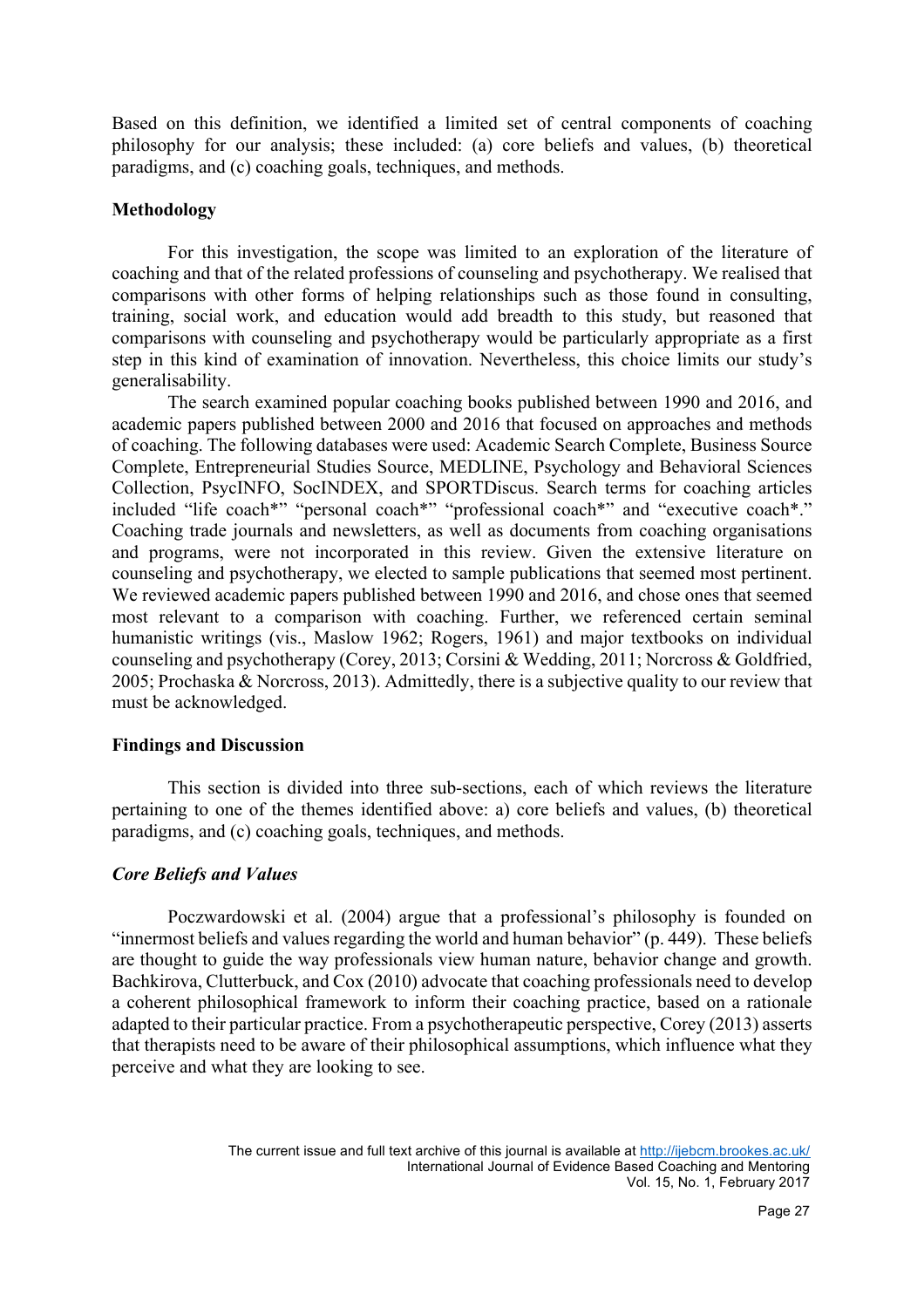Coaching includes single-theory coaching perspectives (e.g., humanistic, behavioral, cognitive-behavioral, and psychoanalytic; Passmore, 2006; Stober & Grant, 2006) and integrative or cross-theory approaches (Palmer & Whybrow, 2007; Stober & Grant, 2006), which incorporate varying beliefs and values about human nature. Similarly, approaches to psychotherapy and counseling have philosophies and views of human nature (Corey, 2013; Prochaska & Norcross, 2013) that range in perspectives about human nature. For example, Corey (2013) identified eleven psychotherapy or counseling approaches—many with subtly or fundamentally different assumptions about human nature.

When coaching beliefs are examined more closely, it appears that this emerging profession is most closely aligned with core beliefs underpinning humanistic psychology (Askeland, 2009; Spence, 2007; Williams, 2008). Stober (2006) explained that humanistic therapies and coaching share basic philosophical assumptions centered on clients' driving forces for positive change. In particular, Stober believed that "the humanistic theory of selfactualization is a foundational assumption for coaching with its focus on enhancing growth rather than ameliorating dysfunction" (p. 17-18). Askeland (2009) also emphasised the humanistic view expressed in coaching: "the nature of human beings in coaching is that of an autonomous, goal oriented individual, able to and responsible for creating the meaning and essence of their lives" (p. 67).

Brock (2012) wrote, "humanistic psychology is clearly the cornerstone of coaching's foundation" (p. 65) and many of the early coaching pioneers, implicitly or explicitly, expressed a humanistic coaching philosophy. Humanistic philosophical assumptions can be seen to underlie Whitmore's (1994) coaching approach, as suggested in the following expressions: "journey of self-discovery" (p. 1), "experience a sense of making a real contribution" (p. 26), and "a coaching outlook regards all people as having the potential to be great in their chosen field, just as an acorn has the potential to become a towering oak tree" (p. 109-110). Maslow's (1962) theory of self-actualisation and Roger's (1961) concept of the fully functioning person, as well as other humanistic perspectives of growth and development, are often referenced as ideals for coaching practice (Spence, 2007). John Whitmore wrote in the forward to another seminal coaching book that "the new genre of coaching based on humanistic and transpersonal psychological principles rejects much of old discredited behaviorism" (Whitworth et al., 1998, p. ix). The field of co-active coaching has articulated a strongly humanistic philosophy in its cornerstones of coaching. These included the belief that clients are "naturally creative, resourceful, and whole," that the agenda must come from the client, and that the relationship "is a designed alliance" (Whitworth, Kimsey-House, & Sandahl, 2007, p. 3).

Another hallmark of coaching is its advocacy of a strengths-based approach, rooted in a philosophical assumption that individuals are naturally inclined to develop their vast untapped potential (Stober, 2006). Comparatively, the field of positive psychology, which began to emerge distinctly around 1998 (Simmons, 2013), focuses on building positive emotion, engagement, and meaning (Peterson & Seligman, 2004; Seligman, 2002; Seligman & Csikszentmihalyi, 2000). Seligman (2007), often considered the father of positive psychology, believes that positive psychology can offer guidance to coaching's scope of practice. Components of a strength-based approach are evident in the writings of early coaching pioneers, John Whitmore (1994) and Robert Hargrove (1995), both of whom stressed

The current issue and full text archive of this journal is available at http://ijebcm.brookes.ac.uk/ International Journal of Evidence Based Coaching and Mentoring Vol. 15, No. 1, February 2017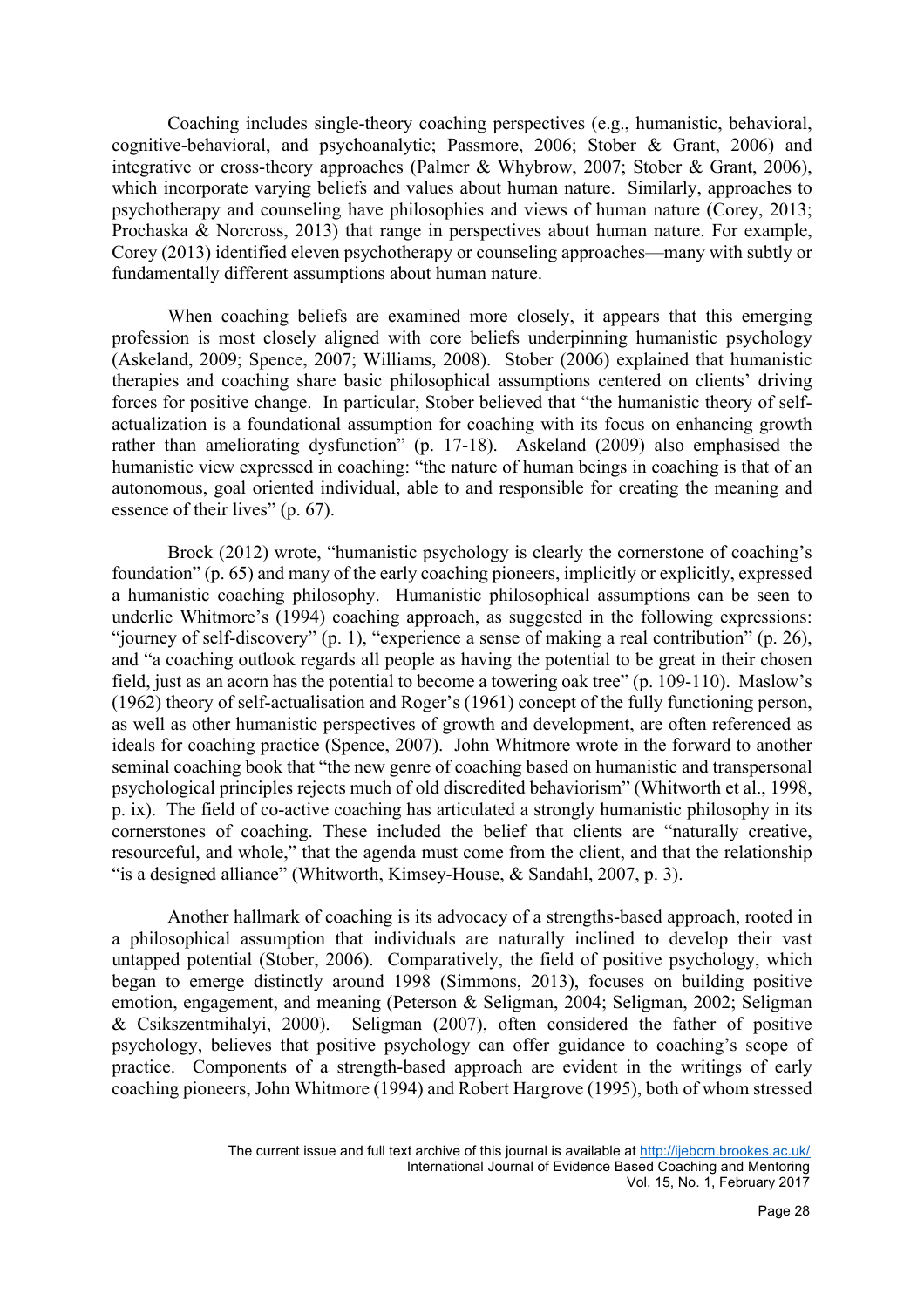the necessity of embracing an optimistic model of people, rather than a dysfunctional one. Furthermore, guiding principles for coaching, as presented in one of the core textbooks in the field (Coach U, 2005), resemble the worldview articulated by many humanistic psychologists and positive psychology writers.

## *Discussion*

Coaching shares many core beliefs and values with humanistic (Maslow, 1962; Rogers, 1961) and positive psychology (Peterson & Seligman, 2004; Seligman, 2002; Seligman & Csikszentmihalyi, 2000). Thus, from an innovation perspective, the philosophical assumptions of coaching do not seem radically innovative (i.e., fundamentally new or different). Nonetheless, coaching may represent a unique expression of humanistic and positive psychology beliefs and values, which would constitute a form of incremental innovation creation (AbuJarad &Yusof, 2010). Founding perspectives on coaching as represented in the works of Whitmore (1994), Whitworth et al. (2007), Hargrove (1995), and Coach U (2005) may be seen to offer a distinctive formulation of extant humanistic and positive psychology worldviews, articulated in a coaching framework. Spence (2007) observed that translation is necessary in order to apply the therapeutic theories and practices from humanistic psychology to coaching. For example, Spence encouraged coaching psychologists to become more active in the adaptation of therapeutic models for coaching.

In relation to whether coaching beliefs and values reflect innovation, Johnson (2010) identified adaptation or borrowing of ideas from a different field as a central part of invention and innovation, and it seems clear that coaches have borrowed ideas from different sources, including humanistic and positive psychology. However, our impression is that coaches have modified these beliefs and values sufficiently for this component of coaching philosophy to qualify as a form of incremental innovation.

# *Theoretical Paradigms*

According to Poczwardowsk et al. (2004), the major theoretical and philosophical paradigms of psychology "describe and explain human behavior and allow for successful attempts to predict and control behavior change" (p. 451). With the development of new theories and models, psychotherapy and counseling practice reflect openness towards systematic eclecticism, such that one can argue that eclecticism is widely practiced in these fields (Corey, 2013; Gelso, 2011; Lampropoulos, 2001). Similarly, it may be said that while some coaches base their practice on a particular theoretical framework, an eclectic perspective may better describe the approach taken by most coaches in their practices (Clutterbuck, 2010; Turner & Goodrich, 2010). The literature even suggests that due to the multidisciplinary nature of coaching, eclecticism seems inherent in the field (Brock, 2008, 2012; Grant & Cavanagh, 2007; Williams, 2008). Grant (2011) explicitly frames coaching as an eclectic practice: "coaches draw on a broad range of techniques and adapt them for use with clients in line with their clients' specific needs. Indeed, eclecticism has been evident since the beginnings of the contemporary coaching literature" (p. 34). Similarly, Cox (2013) reports a pragmatic eclectic approach whereby coaches "take the theories, tools and techniques that they deem useful" (p. 1). Moreover, the sources contributing to eclectic practice in coaching extend beyond the literature of psychotherapy and counseling to include perspectives drawn from sports

The current issue and full text archive of this journal is available at http://ijebcm.brookes.ac.uk/ International Journal of Evidence Based Coaching and Mentoring Vol. 15, No. 1, February 2017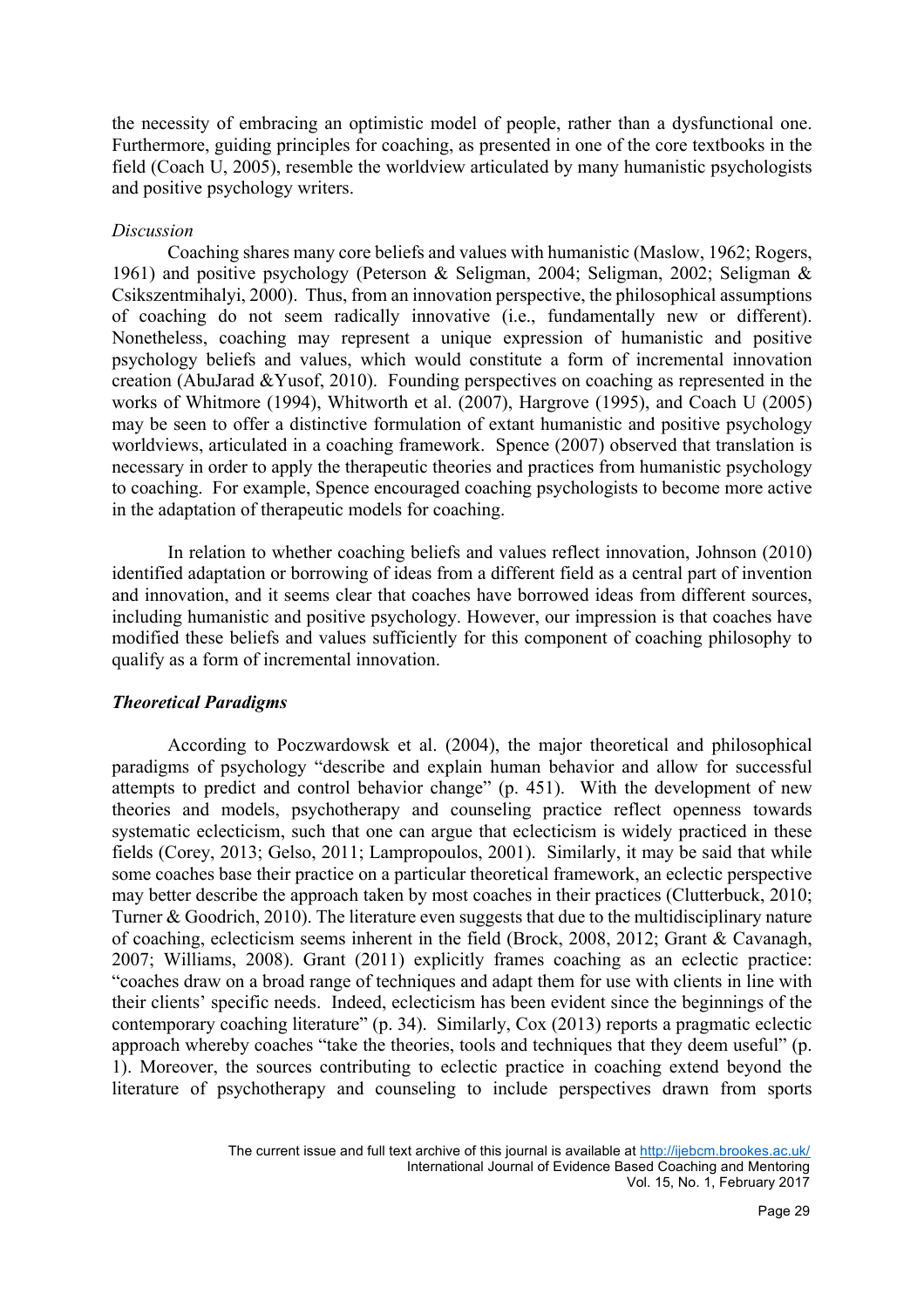psychology, organisational and management sciences, decision sciences, among others (Biswas-Diener, 2009).

Similarly, the psychotherapy and counseling literatures suggest that eclecticism, which is sometimes described as integration, is an appropriate framework for helping clients create change (e.g., Corey, 2013; Lazarus & Butler, 1993; Norcross, 2005; Norcross & Beutler, 2011). Gelso (2011) defined integration as "the combining or putting together of different elements into some broader element or whole" (p. 182). According to Corey (2013), "psychotherapy integration is best characterized by attempts to look beyond and across the confines of singleschool approaches to see what can be learned from other perspectives and how clients can benefit from a variety of ways of conducting therapy" (p. 466). It appears that the majority of therapists and counselors label themselves as integrationists rather than as adherents of a singular theoretical approach (Norcoss, 2005). As such, a systematic integrationist approach seems to be a major paradigm in of itself (Gelso, 2011). From this angle, the four most common approaches to psychotherapy integration can be identified as follows: technical integration, theoretical integration, common factors, and assimilative integration (Corey, 2013; Jenkins, 2011).

Technical integration is understood as the use of the best treatment technique for the individual and the issue, such that techniques or procedures are drawn from different theoretical approaches according to presumed relevance (Corey, 2013; Lampropoulos, 2001; Norcross & Beutler, 2011). Technical integration may be seen in the field of coaching under the heading of "managed eclecticism" (Clutterbuck, 2010); it is characterised by an intelligent and sensitive selection of tools and techniques from a broad array in order to suit the particular needs of a client at a specific time. Supporting this emphasis in coaching, numerous handbooks provide coaches with a compendium of tools and techniques from different disciplines (e.g., Stober & Grant, 2006; Cox, Bachkirova, & Clutterbuck, 2010; Passmore, 2006) that can be drawn upon to assist a technical integration approach.

Theoretical integration involves the conceptual synthesis of two or more therapeutic approaches and represents far more than a simple blending of techniques (Corey, 2013; Norcross & Beutler, 2011). Within the field of coaching, a prime example of theoretical integration can be found in schools of integral coaching, which derive from Wilber's (2000, 2006) model that systematically brings together diverse theoretical frameworks (Divine, 2009; Flaherty, 2010; Hunt, 2009). Bachkirova et al. (2010) have shown how the application of Wilber's (2000, 2006) model structures the knowledge base of coaching.

A common factors approach seeks to identify common elements shared across different therapies (Laska, Gurman, & Wampold, 2014); it is thought to be expressed in Rosenzweig's (1936) dodo bird verdict: "everyone has won and all must have prizes" (Corey, 2013; Norcross & Beutler, 2011). Lambert and Bergin (1994) argued, "although there are a large number of therapies, each with its own rational and specific techniques, there is only modest evidence to suggest the superiority of one school or technique over another" (p. 161). Furthermore, they wrote, "it appears that what can be firmly stated is that factors common across treatments are accounting for a substantial amount of improvement found in psychotherapy patients" (p. 163).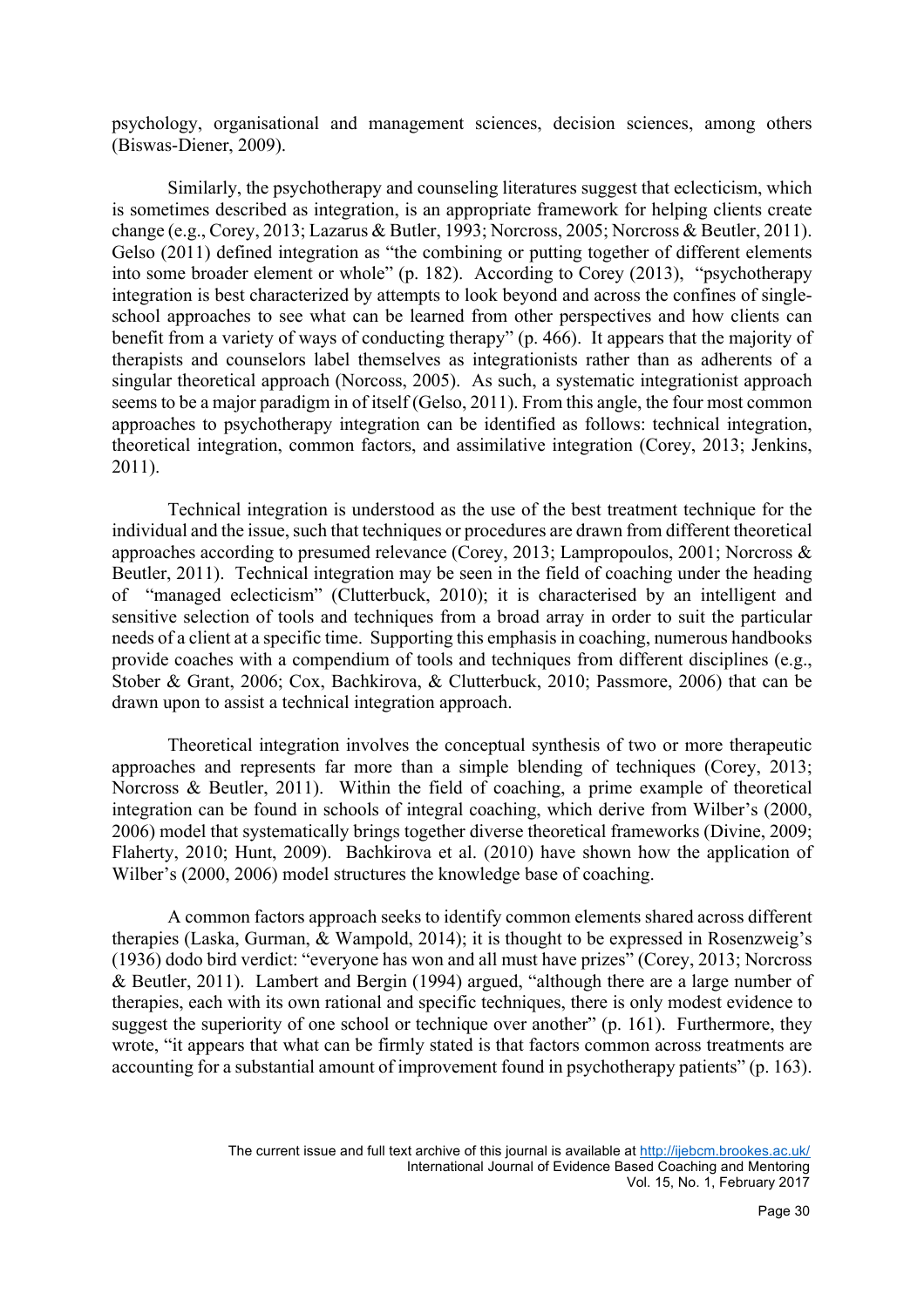The eleven core coaching competencies developed by the ICF seem to represent elements of a common factors orientation within the coaching field. The ICF (2016b) website indicates that the eleven core coaching competencies "were developed to support greater understanding about the skills and approaches used within today's coaching profession as defined by the International Coach Federation." Regardless of theoretical approach, the ICF's eleven core competencies are viewed as essential for coaching (ICF, 2016b). For instance, the competency of coaching presence, defined by the ICF (2016b) as the "ability to be fully conscious and create spontaneous relationship with the client, employing a style that is open, flexible and confident," would seem to exemplify a common factors approach in its transtheoretical view.

Finally, assimilative integration occurs when different theoretical approaches are incorporated into one particular approach (Corey, 2013; Lampropoulos, 2001; Lazarus & Messer, 1991; Jenkins, 2011). Corey (2013) wrote, "assimilative integration combines the advantages of a single coherent theoretical system with the flexibility of a variety of interventions from multiple systems" (p. 467). An example of this form of integration is Acceptance and Commitment Therapy (ACT), which combines cognitive-behavioral theory with mindfulness techniques (Hayes, Levin, Plumb-Vilardaga, Villatte, & Pistorello, 2013; Hayes, Strosahl, & Wilson, 2011). Not surprisingly, the psychological principles and techniques of ACT have been adapted to coaching as well (Bionna, 2011).

In sum, there appears to be ample evidence of all four approaches to eclecticism in both the fields of coaching and psychotherapy. Of course, such approaches are often accompanied by warnings about creating a smorgasbord or "anything goes" type of eclecticism (Clutterbuck, 2010). Historically, Lazarus and Beutler (1993) cautioned against the unsystematic practice of melding disparate ideas into harmonious wholes, while more recently, Poczwardowski et al. (2004) reasoned that eclecticism "should be viewed as a creative synthesis of a number of perspectives and techniques with an underlying coherent and rigorous theoretical logic to it" (p. 453).

#### *Discussion*

Exemplars of systematic eclecticism in coaching appear to be similar to and well informed by eclecticism in psychotherapy and counseling. From our perspective, coaching seems to have largely appropriated eclecticism into its worldview (Grant, 2011; Grant & Cavanagh, 2007; Williams, 2008), rather than creating or adding anything novel to a paradigm of eclecticism. In this light, evidence of radical innovation creation (AbuJarad & Yusof, 2010) is not evident in our review. However, elements drawn together to create eclectic approaches in psychotherapy and counseling are largely rooted in diverse psychological theories, methods, and techniques, while coaching seems to cast a much wider net, extracting principles and approaches from more diverse disciplines and professions. Eclecticism in coaching may include elements from management, sports, leadership studies, communications, systems theory, psychology, spirituality, philosophy, and adult education, among many others (Brock, 2011, 2012). Brock (2011) wrote that as the coaching field evolves the boundaries between fields become less clear: "coaching, leadership, therapy, organization development, and consulting boundaries are blurring rather than sharpening" (p. 86). In other words, the coaching field seems to be exceptionally open to the adaptation of different ideas (Johnson,

The current issue and full text archive of this journal is available at http://ijebcm.brookes.ac.uk/ International Journal of Evidence Based Coaching and Mentoring Vol. 15, No. 1, February 2017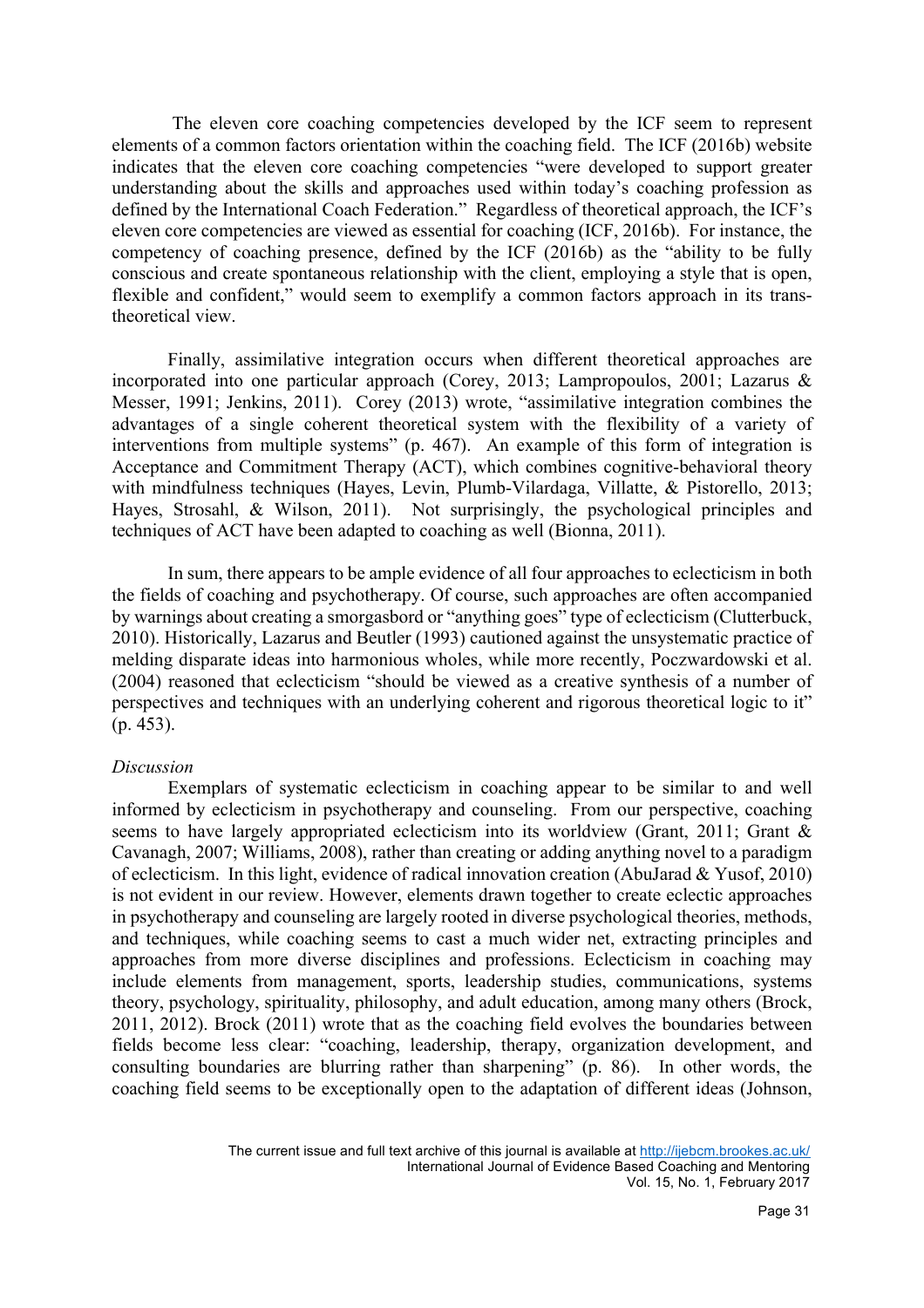2010) deriving from a wide range of disciplines, to a degree that might be considered unacceptable by practitioners in more traditional disciplines.

In regard to the field of coaching, Cavanagh and Lane (2012) wrote that "openness to, and application of, cross-disciplinary knowledge is critical to solving the complex problems that beset our clients" (p. 83). Perhaps this allows us to argue that coaching demonstrates a degree of incremental innovation (AbuJarad & Yusof, 2010) as seen in its sourcing of theoretical paradigms from wide-ranging fields. However, a question that arises is whether some of coaching's eclecticism has more of a hodgepodge quality (Clutterbuck, 2010) than one of systematic integration (Gelso, 2011). This concern derives from a sense that while coaching appears to have no limits to its sources of theory, there appears to be only limited evidence of systematically integrated frameworks (cf. Cox, 2013; Gavin & Mcbrearty, 2013; Ives & Cox, 2012).

## *Coaching Goals, Techniques, and Methods*

## *Coaching goals*

Poczwardowski et al. (2004) wrote that consultants differ "philosophically on the issue of what is or should be the goal of an intervention.…the specified intervention goals are also a function of contextual features of each consulting relationship and previous experiences with specific intervention techniques and methods" (p. 457). Coaching often emphasises the achievement of a goal, beyond an exploratory process of problem analysis, as well as incorporating systematic support that fosters growth and change (Ives, 2008; Ives & Cox, 2012). In essence, coaching has been advanced as a dream fulfillment kind of personal change strategy (Auerbach, 2003; Flaherty, 2010; Whitworth et al., 2007). In contrast, Skibbins (2007) wrote, "therapy involves the implementation of a treatment plan with the help and guidance of a trained therapist, to help a client resolve a life problem" (p. 31), thereby positioning psychotherapy as having a strong problem-resolution focus. Grant (2003) captures the goal differences by framing psychological work as being directed toward lessening present dysfunction, while coaching is perceived as being oriented toward future growth. Further, coaching appears to require that 'coachable' clients have high motivation for goal-achievement and a sufficiently high level of functioning to reliably pursue paths of committed action. By contrast, psychotherapy and counseling tend to have a strong emphasis on pain relief through increased self-understanding and psychological forms of healing (Steele, 2011). As well, clients' resistance to treatment is often discussed in the literature of psychotherapy (Ellis, 2002; Muntigl, 2013), whereas in the coaching literature resistance is given little attention with the exception of psychodynamic approaches to coaching (de Haan, 2011). In spite of these apparent differences, there may be more overlap between coaching and psychotherapy goals than the literature above suggests (Griffiths & Campbell, 2008b).

Intervention goals in coaching may be sorted into two categories: to modify individual's actions or behavior (external) or to change individual's attitudes (internal) (Ives, & Cox, 2012; Peltier, 2001). Similarly, one might argue that different approaches to psychotherapy and counseling emphasise either changing the patient's internal representations (e.g., psychoanalytic approaches, existential psychotherapy) or focusing largely on external modifications (e.g., behavior and cognitive behavior therapy) (Corey, 2013). Moreover,

The current issue and full text archive of this journal is available at http://ijebcm.brookes.ac.uk/ International Journal of Evidence Based Coaching and Mentoring Vol. 15, No. 1, February 2017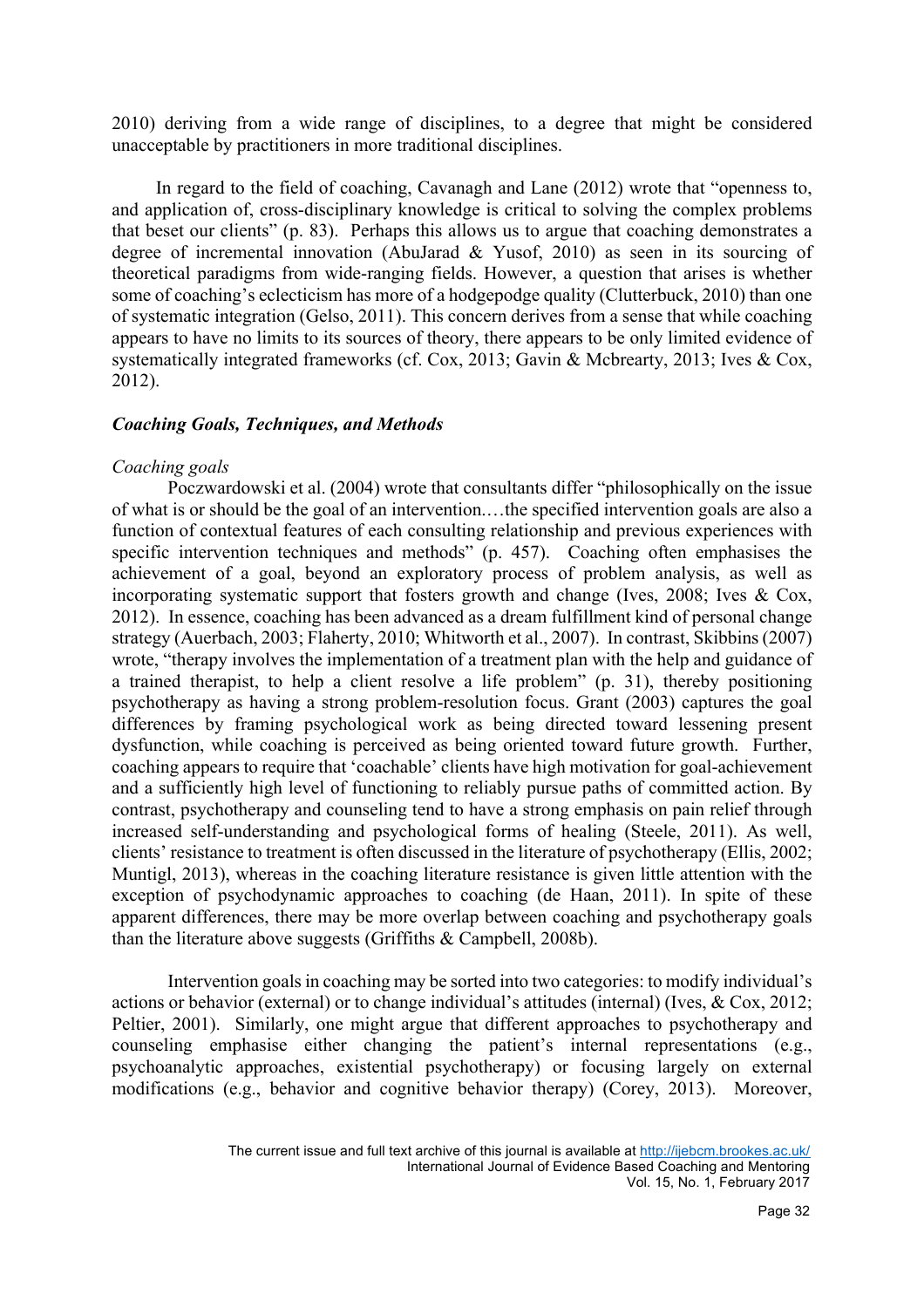Brockbank (2008) offered the dimensions of equilibrium (where coaching targets improvement) and transformation (where coaching targets radical change) in her map of coaching approaches, which can also be understood in a psychotherapeutic context where the goal may be modest behavior change or personality restructuring. In this light, when we dip beneath the surface to determine whether change is about rehabilitation (psychotherapy) or growth (coaching), there may be aspects of the locus of the goal (internal vs. external) and its scope (targeted vs. transformative) that resonate in both coaching and psychotherapeutic experiences (Gavin & Mcbrearty, 2013; Stober, 2013).

#### *Coaching techniques*

The employment of diverse intervention techniques varies greatly as a result of the dynamic context within which professionals operate (Poczwardowski et al., 2004). These techniques include such basic skills as listening, asking questions, giving feedback, and action planning. While coaches rely heavily on such skills in their work (Rogers, 2012; Starr, 2011), these types of interventions have long characterised the practice of counseling and psychotherapy (Williams, 2008). For instance, "active listening" and "powerful questioning," two core coaching competencies identified by the ICF (2016b), represent essential skills in psychotherapy and counseling (Corey, 2013; Gavin & Mcbrearty, 2013). Of course, when these skills are applied, they may be in service of different goals. As Williams and Davis (2007) noted, the focus of psychotherapy and counseling is different from coaching: "traditional psychotherapy focuses on the root of the problem, the history, the family of origin, the everything of origin! Coaching, from a theoretical perspective focuses on the future, barrier identification, goal setting, planning, and creative action" (p. 46).

Concern has been raised that while coaches draw upon a variety of techniques originating in psychotherapy and counseling, they are not always aware of the roots and intentions of these techniques (Rogers, 2012). Optimistically, we would hope that coaches are able to trace these techniques back to their particular theoretical origins (Cox, 2013). Grant (2001) cautioned that some clinically-derived techniques have a problem-focus and may be counterproductive for coaching clients. However, given the goals of their clients, coaches are most likely to intervene in order to stimulate creativity, uncover motivation, identify resources, and plan action (Gavin & Mcbrearty, 2013). The degree to which all of this differs from counseling and psychotherapy is hard to assess, even though it seems probable that therapists would also want to generate insight, increase motivation, discover resources, and plan for change with their clinical clients (Corey, 2013; Prochaska & Norcross, 2013).

One focus of techniques in coaching that seems almost universal is that of goal setting and action planning (Askeland, 2009; Gavin & Mcbrearty, 2013; Griffiths & Campbell, 2008; Ives & Cox, 2012; Jarosz, 2016;). These are seen as a kind of *sine qua non* of coaching according to the ICF (2016b). Gavin and Mcbrearty (2013) identified action planning as the hallmark of the coaching field: "It's not coaching unless there is action that is planned and reliably engaged" (p. 105). Though the importance of setting specific and realistic goals has been extensively considered in other helping relationships (e.g., Locke & Latham, 2002), its centrality to the practice of coaching is unarguable (Grant, 2001).

## *Coaching methods*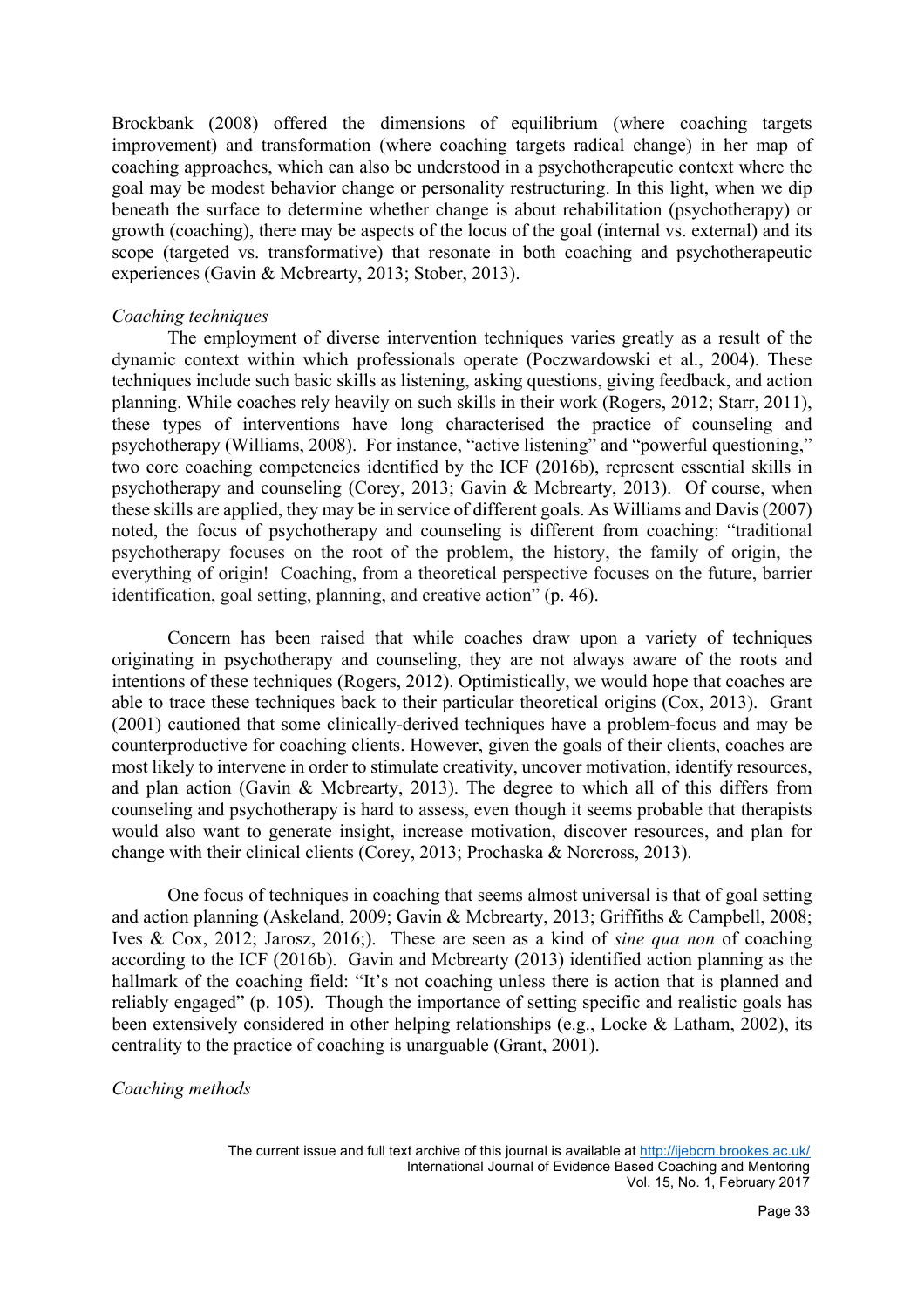The effectiveness of coaching has often been attributed to its inventive and adaptable methods that allow personalised processes for coaching clients (Jarosz, 2016; Kauffman & Bachkirova, 2008; Williams & Davis, 2007). Though the methods of coaching delivery, which include the duration and frequency of coaching sessions, as well as where coaching sessions occur, are typically defined in a coaching agreement, they may also be creatively designed in the context of a client's particular needs (Gavin & Mcbrearty, 2013).

In general, coaching occurs within a flexible communication structure that includes modern technology, as well as more traditional face-to-face meetings (Gavin & Mcbrearty, 2013). Unrestrained by some of the traditions of other helping disciplines, many coaches conduct coaching sessions over the phone, by Skype, and even by e-mail. The ease of access to coaching is certainly aided by technology (Kauffman & Bachkirova, 2008). Coaches tend to make greater use of web platforms, online assessments, e-mail, and telephone when compared to therapists and counselors (Biswas-Diener, 2009). In contrast, most therapists and counselors are accustomed to fixed-length (e.g., 50-minute) in-person sessions (Williams & Davis, 2007). However, it should be noted that in recent years, evidence of phone-based psychotherapy seems to be on the rise (Bauer & Moessner, 2013; Richards, 2013).

#### *Discussion*

Coaching's unwavering focus on personal development differs significantly from psychotherapy and counseling's emphasis on rehabilitation and the alleviation of human suffering (Bachkirova & Kauffman, 2009b; Skibbins, 2007; Steele, 2011), though this is to be expected given the natures of these fields. Interventions in coaching often have a future outcome or goal-focused purpose (Ives, 2008; Ives & Cox, 2012; Jarosz, 2016) that distinguish it from psychotherapy and counseling's personality restructuring and problem-centered focus (Williams & Davis, 2007). Even though the psychological literature reveals ample emphasis on growth and self-actualisation (e.g., Maslow, 1962; Rogers, 1961), the primacy of growth, change, and actualisation in coaching fully characterises this field. However, had our comparison been with a profession such as management consulting, we believe there would be little evidence supporting innovation creation (AbuJarad & Yusof, 2010).

In considering techniques, we surmise that coaching draws significantly from the techniques of psychotherapy and counseling (Griffiths & Campbell, 2008; Williams, 2008), while coaching's persistent focus on goal setting and action seems distinct. Coaching's combination of goal setting and action planning (Grant, 2011) depict the field to such a degree that it may support an argument for radical innovation creation (AbuJarad & Yusof, 2010). Again, we would want to extend our comparisons to other helping fields before reliably asserting this assessment. Perhaps more justifiably, coaching's heavy reliance on diverse forms of communication and technology (e.g., web platforms, phone, Skype, and e-mail) as well as its adaptability in terms of meeting location and formats would more likely constitute a widespread departure from the traditional practices of psychotherapy and counseling, as well as perhaps other helping fields including consulting. In this regard, coaching's methods may well represent an example of radical innovation creation (AbuJarad & Yusof, 2010).

> The current issue and full text archive of this journal is available at http://ijebcm.brookes.ac.uk/ International Journal of Evidence Based Coaching and Mentoring Vol. 15, No. 1, February 2017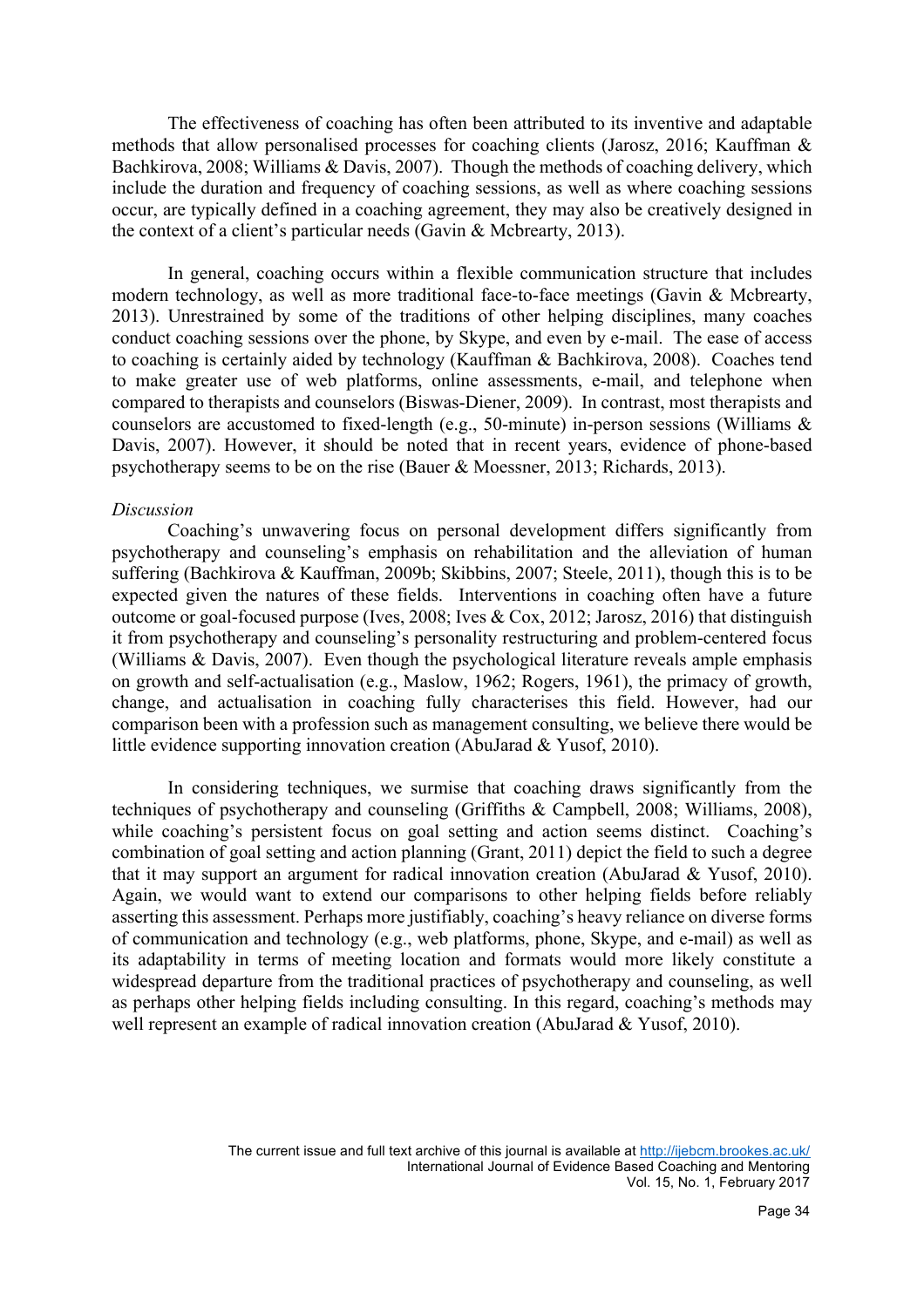## **Conclusion**

Coaching has been positioned as a model for innovation and practice in the  $21<sup>st</sup>$  century (Grant & Cavanagh, 2004; Lenhardt, 2004), and as a kind of meta-profession that encompasses many of the older helping professions (Gray, 2011; Lenhardt, 2004). Yet, one of the greatest difficulties in discussing coaching is that it can be so many things (Brock, 2008, 2011; Gavin & Mcbrearty, 2013; Grant & Cavanagh, 2004; Hawkins, 2008). As Bachkirova and Kaufman (2009a) remarked, coaching may sometimes appear to be an assortment of approaches and techniques unique to each practitioner. But then, might this also be true of the broad field of counseling and psychotherapy?

Given the diversity of definitions and applications of coaching, we nonetheless hoped the literature would allow us to gain a deeper appreciation of coaching philosophy from the perspective of innovation creation (AbuJarad & Yusof, 2010). Utilising Poczwardowski et al.'s (2004) conceptualisation of professional philosophy, our review suggests that the coaching field may well have a number of elements that are incrementally innovative (AbuJarad  $\&$ Yusof, 2010). It seems fair to say that the coaching field, in general, may be characterised by a belief system grounded in humanistic and positive psychology. Though founders of the coaching field may not have originated these perspectives, they not only expressed them in a unique way tailored to the work of coaches (e.g., Coach U, 2005; Hargrove, 1995; Whitmore, 1994; Whitworth et al., 2007), but they also spoke for the profession as a whole rather than, as in psychology, a portion of the field. Moreover, as a multidisciplinary and eclectic field (Grant & Cavanagh, 2007; Williams, 2008), coaching pushes the limits of eclecticism further than psychotherapy and counseling by embracing a wide range of disciplines far beyond the bounds of psychology, psychiatry, and social work. We also believe that the ubiquitous emphasis on action planning and goal-focused strategies (Grant, 2011; Ives, 2008; Ives & Cox, 2012) in coaching clearly distinguish it from the nature of help in psychotherapy and counseling. Finally, coaching's flexible methods of delivery and openness to use of technology (e.g., phone, Skype, and e-mail) seems to represent a radically innovative (AbuJarad & Yusof, 2010) shift from the traditional office-based sessions in psychotherapy and counseling.

In all of this, we acknowledge a major limitation of our work arising from a restricted base of comparisons. We focused only on the comparison of coaching to counseling and psychotherapy, rather than extending our effort to include other relevant helping professions. Future research that includes a wider range of helping professions would allow a more complete examination of innovation creation in coaching.

Another kind of comparison that seems warranted might be situated within the field of coaching itself. Despite our introductory remarks signifying the challenge of drawing boundaries around the coaching field, we positioned coaching as a kind of monolithic system in this exploration. Given the field's impressive growth, might it be time to explore these same philosophical questions as they pertain to different approaches or paradigms of coaching (Ives, 2008; Stober & Grant, 2006)? As Ives noted, the three coaching approaches he identified seem to be based on differing coaching philosophies and methodologies (p.101). An investigation of the professional philosophies within these approaches should provide clarity about the coaching field by articulating similarities and differences in its streams of thought and practice.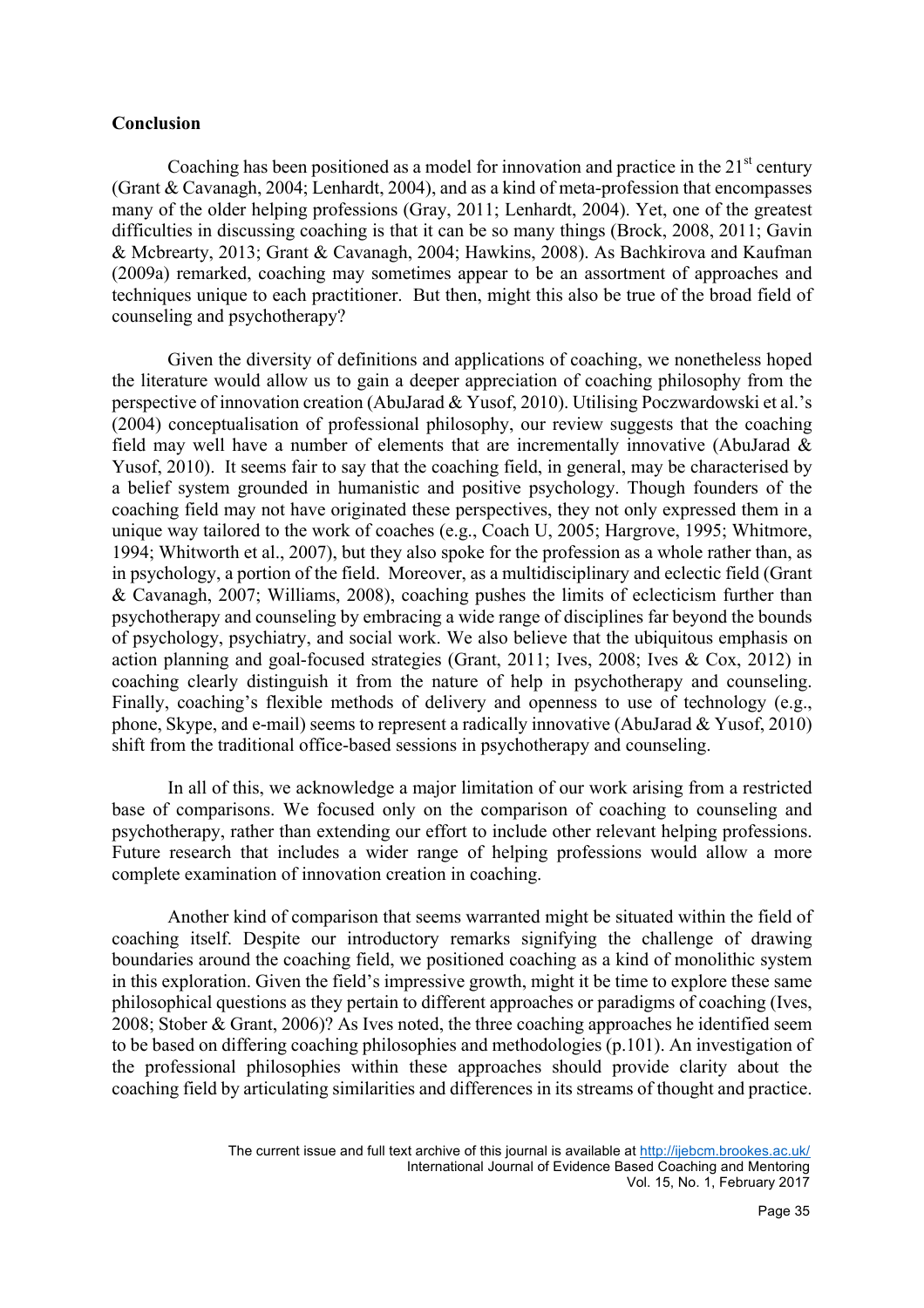From a practice perspective, what do our findings offer? For one, the strong association of coaching's core values and beliefs with those of humanistic and positive psychologies provides guidance to practitioners about sources of related knowledge for their work. Secondly, our results concerning the theoretical bases of coaching legitimise practitioners' efforts to cast a wide net in sourcing models and strategies that inform their work. Finally, and perhaps most significantly, our findingssupport the belief that coaching can be distinguished in positive ways from other helping professions; it is not simply more of the same. For instance, coaches can justly take pride in evidence attesting to 'cutting edge' elements of practice, such as that found it its adaptations of technology and methods of delivery.

# **References**

- AbuJarad, I. Y., & Yusof, N. (2010). Innovation creation and innovation adoption: A proposed matrix towards a better understanding. *International Journal of Organizational Innovation, 3*(1), 303-325.
- Askeland, M. (2009). A reflexive inquiry into the ideologies and theoretical assumptions of coaching. *Coaching: An International Journal of Theory, Research & Practice*, *2*(1), 65- 75. doi:10.1080/17521880902783132
- Auerbach, J.E. (2003). *Personal and executive coaching: The complete guide for mental health professionals.* Ventura, CA: Executive College Press.
- Bachkirova, T., Clutterbuck, D. & Cox, E (2010). Introduction. In Cox, E., Bachkirova, T. and Clutterbuck, C (Eds.) *The complete handbook of coaching* (pp. 1-20). London, England: Sage.
- Bachkirova, T. & Kauffman, C. (2009a). The blind men and the elephant: Using criteria of universality and uniqueness in evaluating our attempts to define coaching. *Coaching: An International Journal of Theory, Research and Practice, 2*(2), 95-105. doi:10.1080/17521880903102381
- Bachkirova, T. & Kauffman, C. (2009b). Coaching as a method for joining up the dots: An interview with Michael Cavanagh. *Coaching: An International Journal of Theory, Research and Practice, 2*(2), 106-116. doi:10.1080/17521880903102050
- Bauer, S., & Moessner, M. (2013). Harnessing the power of technology for the treatment and prevention of eating disorders. *International Journal of Eating Disorders*, *46*(5), 508- 515. doi:10.1002/eat.22109
- Beverland, M. B., Napoli, J., & Farrelly, F. (2010). Can all brands innovate in the same way? A typology of brand position and innovation effort. *Journal of Product Innovation Management, 27*(1), 33-48.
- Bionna, R. (2011). *Maximize your coaching effectiveness with acceptance and commitment therapy*. Oakland, CA: New Harbinger.
- Biswas-Diener, R. (2009). Personal coaching as a positive intervention. *Journal of Clinical Psychology*, *65*(5), 544-553.
- Brammer, L. M. (1977). Who can be a helper? *Personnel & Guidance Journal*, *55*(6), 303- 308.
- Brock, V. G. (2008). *Grounded theory of the roots and emergence of coaching*. (Doctoral dissertation, International University of Professional Studies).

The current issue and full text archive of this journal is available at http://ijebcm.brookes.ac.uk/ International Journal of Evidence Based Coaching and Mentoring Vol. 15, No. 1, February 2017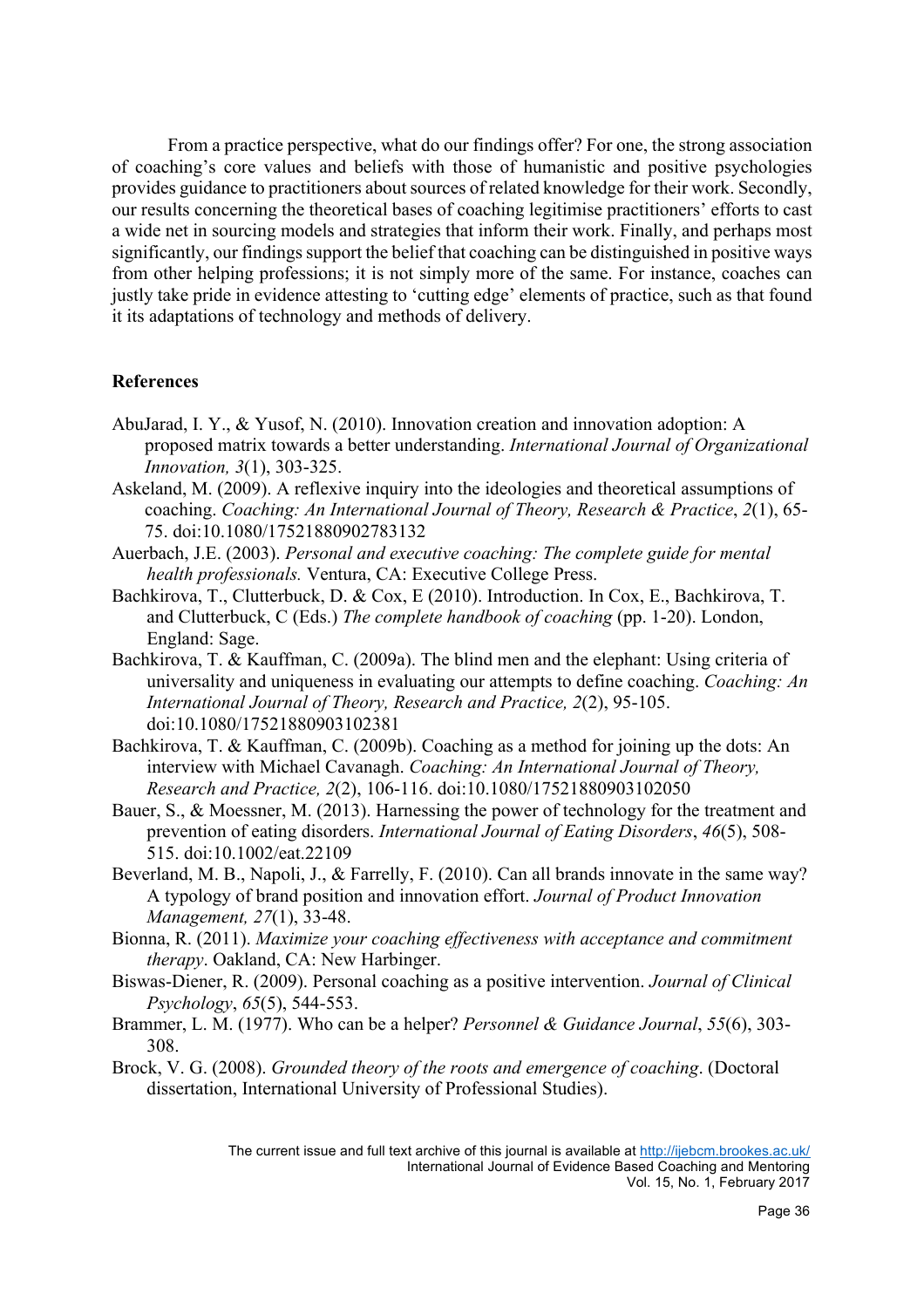Brock, V. G. (2011). Coaching philosophy, eclecticism and positivism: A commentary. *International Annual Review of High Performance Coaching & Consulting,* 2011, 85-86.

Brock, V. G. (2012). *Sourcebook of coaching history*. Publisher: Author.

- Brockbank, A. (2008). Is the coaching fit for purpose? A typology of coaching and learning approaches Coaching: *An International Journal of Theory, Research & Practice*, *1*(2), 132-144.
- Cavanagh, M. (2006) Coaching from a systemic perspective: A complex adaptive approach. In Stober, D. and Grant A. M. (Eds.) *Evidence-Based Coaching Handbook* (313-354). New York, NY: Wiley.
- Cavanagh, M., & Lane, D. (2012). Coaching psychology coming of age: The challenges we face in the messy world of complexity*. International Coaching Psychology Review*, *7*(1), 75-90.
- Chandy, R. K., & Tellis, G. J. (2000). The incumbent's curse? Incumbency, size, and radical product innovation. *Journal of Marketing, 64*(3), 1-17.
- Clutterbuck, D. (2010). Coaching reflection: The liberated coach. *Coaching: An International Journal of Theory, Research & Practice, 3*(1), 73-81.
- Coach U. (2005). *The Coach U personal and corporate coach training handbook.* Hoboken, NJ: John Wiley & Sons.
- Corey, G. (2013). *Theory and practice of counseling and psychotherapy* (9th ed.). Belmont, CA: Brooks/Cole.
- Corsini, R.J., & Wedding, D. (Eds.). (2011). *Current psychotherapies* (9th ed.). Belmont, CA: Brooks/Cole.
- Cox, E. (2013). *Coaching understood: A pragmatic inquiry into the coaching process.* London, England: Sage.
- Cox, E., Bachkirova, T. and Clutterbuck, C. (Eds.). (2010). *The complete handbook of coaching*. London, England: Sage.
- de Haan, E. (2011). Back to basics: How the discovery of transference is relevant for coaches and consultants today. *International Coaching Psychology Review*, *6*(2), 180-193.
- Denning, P. (2012). Innovating the future: From ideas to adoption. *The Futurist* (January-February), 40-45.
- Divine, L. (2009). A unique view into you: Working with a client's AQAL constellation. *Journal of Integral theory and practice: A post disciplinary discourse for global action*. *4*(1), 141-67.
- Drake, D.B. (2011) What do coaches need to know? Using the Mastery Window to assess and develop expertise. *Coaching: An International Journal of Theory, Research and Practice, 4*(2), 138-155. doi:10.1080/17521882.2011.596486
- Drake, D.B., Brennan, D. and Gortz, K., (Eds.). (2008) *The philosophy and practice of coaching: Insights and issues for a new era*. London, England: Jossey-Bass.
- Ellis, A. (2002). *Overcoming resistance: A rational emotive behavior therapy integrated approach* (2nd ed.). New York, NY: Springer.
- Ellis, D. (2006). *Life coaching: A manual for helping professionals*. Carmarthen, Wales: Crown House Publishing Ltd.
- Flaherty, J. (2010). *Coaching: Evoking excellence in others* (3rd ed.). Burlington, MA: Butterworth-Heinemann.
- Gavin, J., & Mcbrearty, M. (2013) *Lifestyle wellness coaching* (2nd ed.). Champaign, IL: Human Kinetics.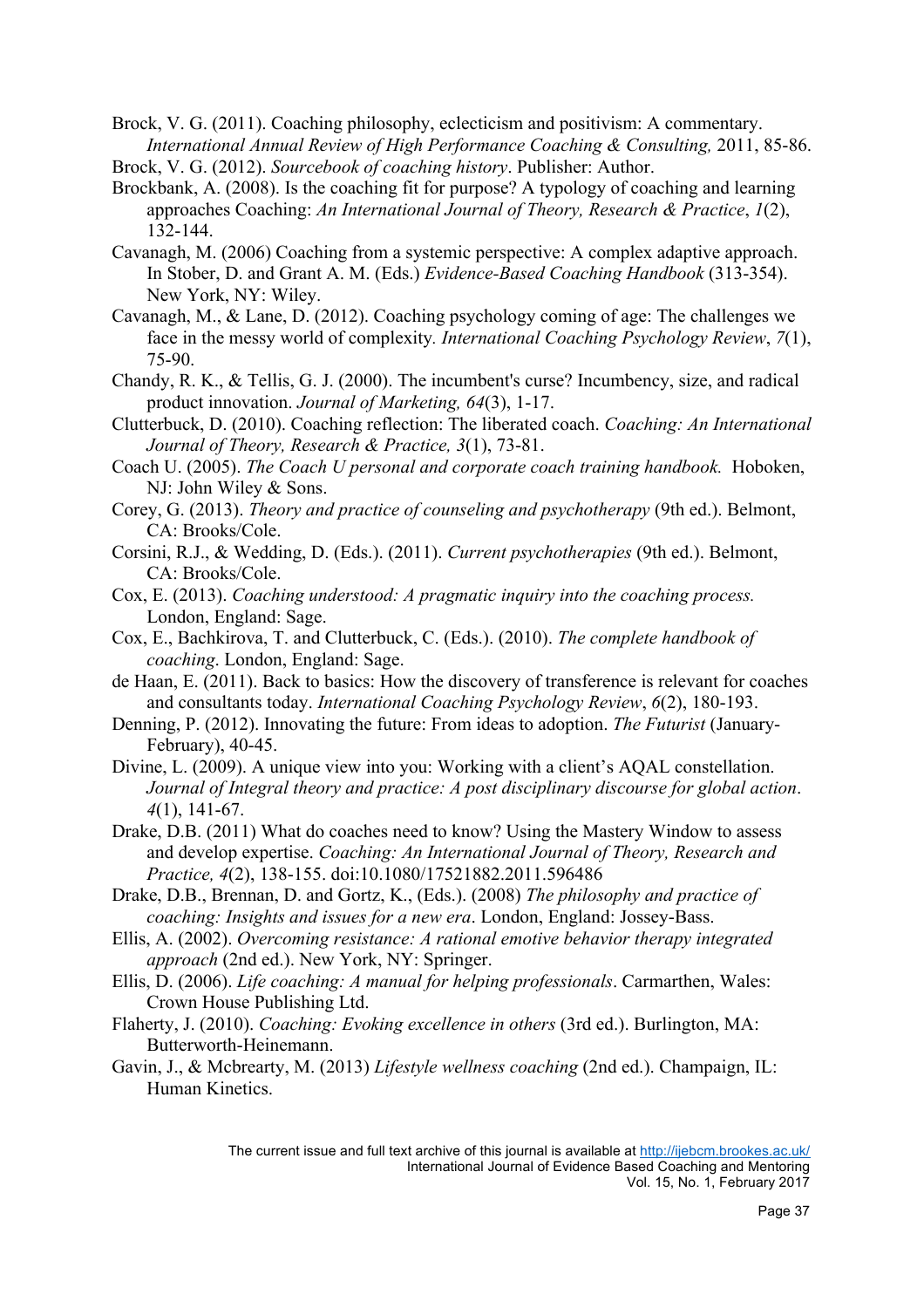- Gelso, C. J. (2011). Emerging and continuing trends in psychotherapy: Views from an editor's eye. *Psychotherapy (Chicago, Ill.*), *48*(2), 182-187.
- Goswami, S., & Mathew, M. (2005). Definition of innovation revisited: An empirical study on Indian information technology industry. *International Journal of Innovation Management, 9*(3), 371-383.
- Grant, A. M. (2001). *Towards a psychology of coaching: The impact of coaching on metacognition, mental health and goal attainment.* (Ph.D., Macquarie University, Australia).
- Grant, A. M. (2003). The impact of life coaching on goal attainment, metacognition and mental health. *Social Behavior and Personality*, *31*(3), 253-264.
- Grant, A. M. (2010). It takes time: A stages of change perspective on the adoption of workplace coaching skills. *Journal of Change Management*, *10*(1), 61-77.
- Grant, A. M. (2011). Coaching philosophy, eclecticism and positivism: A commentary. *International Annual Review of High Performance Coaching & Consulting,* 2011, 33-38.
- Grant, A.M., & Cavanagh, M.J. (2004). Toward a profession of coaching: Sixty-five years of progress and challenges for the future. *International Journal of Evidence-based Coaching and Mentoring, 2*(1), 1**-**16.
- Grant, A. M., & Cavanagh, M. J. (2007). Evidence-based coaching: Flourishing or languishing? *Australian Psychologist, 42*(4), 239-254.
- Griffiths, K., & Campbell, M. (2008). Semantics or substance? Preliminary evidence in the debate between life coaching and counselling. *Coaching: An International Journal of Theory, Research and Practice*, *1*(2), 164-175. doi:10.1080/17521880802328095
- Hargrove, R. (1995). *Masterful Coaching: Extraordinary results by impacting people and the way they think and work together.* San Francisco, CA: Jossey-Bass/Pfeiffer.
- Hawkins, P. (2008). The coaching profession: Some of the key challenges. *Coaching: An International Journal of Theory, Research and Practice, 1*(1), 28-38. doi:10.1080/17521880701878174
- Hayes, S. C., Levin, M. E., Plumb-Vilardaga, J., Willattee, J. L., & Pistorello, J. (2013). Acceptance and commitment therapy and contextual behavioral science: Examining the progress of a distinctive model of behavioral and cognitive therapy. *Behavior Therapy*, *44*(2), 180-198.
- Hayes, S. C., Strosahl, K.D., & Wilson, K.G. (2011). *Acceptance and commitment therapy* (2nd ed.). New York, NY: Guilford Press.
- Hunt, J. (2009). Transcending and including our current way of being: An introduction to Integral Coaching. *Journal of Integral theory and practice: A postdisciplinary discourse for global action*. *4*(1), 1-20.
- International Coach Federation (ICF) (2016a). *Code of ethics.* Retrieved from http://www.coachfederation.org/about/ethics.aspx?ItemNumber=854&navItemNumber= 634
- International Coach Federation (ICF) (2016b). *Core competencies.* Retrieved from: www.coachfederation.org/icfcredentials/core-competencies/
- Ives, Y. (2008). What is 'coaching'? An exploration of conflicting paradigms. *International Journal of Evidence Based Coaching & Mentoring, 6*(2), 100-113.
- Ives, Y., & Cox, E. (2012). *Goal-focused coaching: Theory and practice*. New York, NY: Routledge.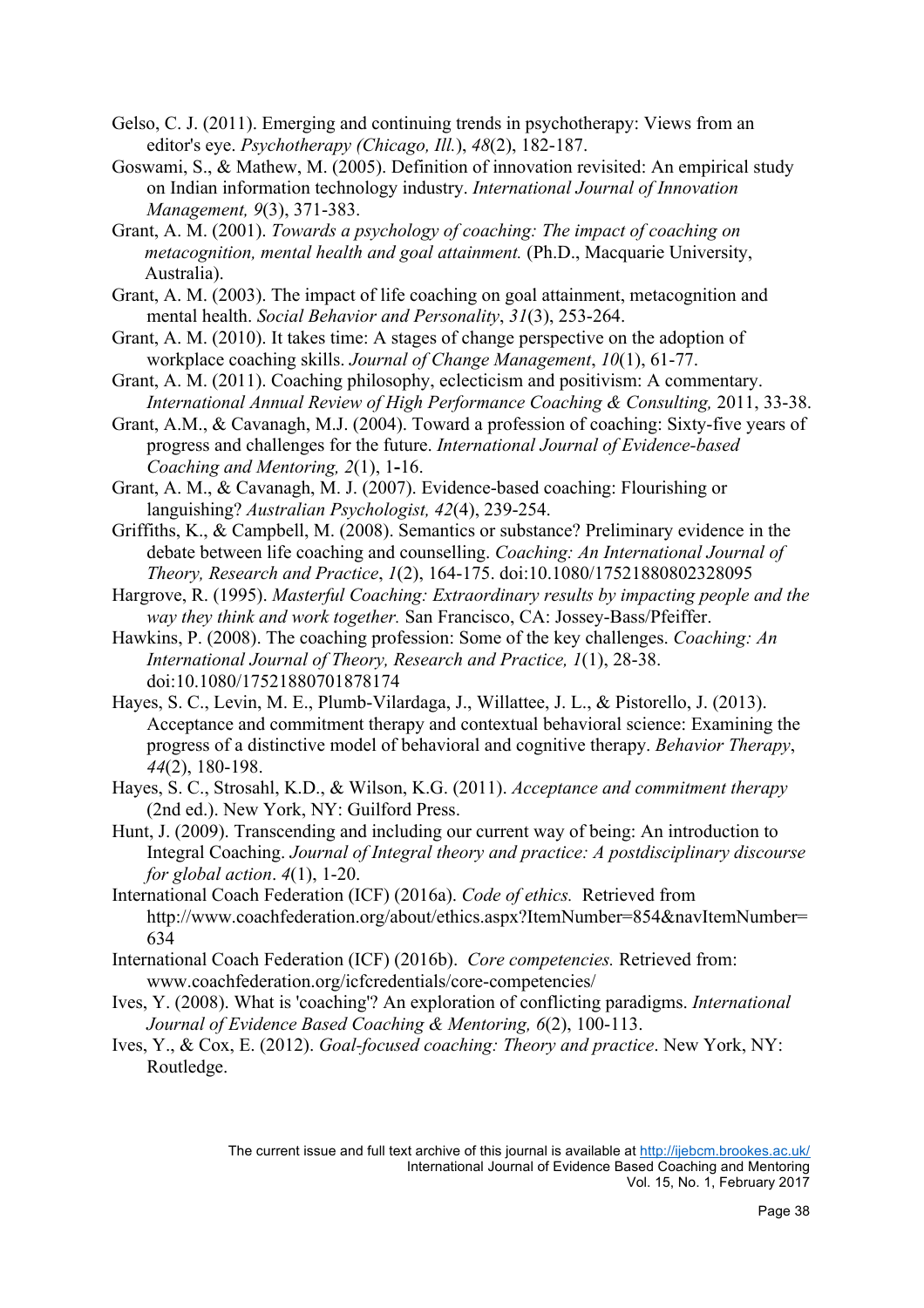- Jarosz, J. (2016). What is life coaching? An integrative review of the evidence-based literature. *International Journal of Evidence Based Coaching & Mentoring, 14*(1), 34- 56.
- Jenkins, S. (2011). Coaching philosophy, eclecticism and positivism. *International Annual Review of High Performance Coaching & Consulting*, 2011, 1-27.
- Johnson, S. (2010). *Where good ideas come from: The natural history of innovation*. New York, NY: Riverhead.
- Kauffman, C., & Bachkirova, T. (2008). The evolution of coaching: An interview with sir John Whitmore. *Coaching: An International Journal of Theory, Research & Practice, 1*(1), 11-15.
- Kauffman, C., & Bachkirova, T. (2009). Spinning order from chaos: How do we know what to study in coaching research and use it for self-reflective practice? *Coaching: An International Journal of Theory, Research & Practice, 2*(1), 1-9.
- Lalande, V. M. (2004). Counselling psychology: A Canadian perspective. *Counselling Psychology Quarterly*, *17*(3), 273-286.
- Lambert, M. J, & Bergin, A. E. (1994). The effectiveness of psychotherapy. In Bergin, A. E., & Garfield, S. L. (Eds.). *Handbook of psychotherapy and behavior change* (4th ed.,) (pp. 143-189). New York, NY: John Wiley & Sons.
- Lampropoulos, G. K. (2001). Bridging technical eclecticism and theoretical integration: Assimilative integration. *Journal of Psychotherapy Integration*, *11*(1), 5-19.
- Laska, K. M., Gurman, A. S., & Wampold, B. E. (2014). Expanding the lens of evidencebased practice in psychotherapy: A common factors perspective. *Psychotherapy*, *51*(4), 467-481.
- Lazarus, A. A., & Beutler, L. E. (1993). On technical eclecticism*. Journal of Counseling & Development*, *71*, 381-385.
- Lazarus, A.A., & Messer, S.B. (1991). Does chaos prevail? An exchange on technical eclecticism and assimilative integration. *Journal of Psychotherapy Integration*, *1*, 143- 158.
- Lenhardt, V. (2004). *Coaching for meaning: The culture and practice of coaching and team building.* (M. Stewart, Trans.). London, England: Palgrave Macmillan.
- Locke, E. A., & Latham, G. P. (2002). Building a practically useful theory of goal setting and task motivation: A 35-year odyssey. *American Psychologist*, *57*, 705-717.
- Maslow, A. H. (1962). *Toward a psychology of being*. New York, NY: Van Nostrand.
- Munley, P. H., Duncan, L. E., Mcdonnell, K. A., & Sauer, E. M. (2004). Counseling psychology in the United States of America. *Counselling Psychology Quarterly*, *17*(3), 247-271. doi:10.1080/09515070412331317602
- Muntigl, P. (2013). Resistance in couples counselling: Sequences of talk that disrupt progressivity and promote disaffiliation. *Journal of Pragmatics*, *49*(1), 18-37. doi:10.1016/j.pragma.2013.01.003
- Norcross, J. C. (2005). A primer on psychotherapy integration. In J. C. Norcross & M. R. Goldfried (Eds.), *Handbook of psychotherapy integration*. (2nd ed.,) (pp. 3–23). New York, NY: Oxford.
- Norcross, J. C., & Beutler, L.E. (2011). Integrative Psychotherapies. In Corsini, R.J., & Wedding, D. (Eds.), *Current psychotherapies* (9th ed.,) (pp. 502-535). Belmont, CA: Brooks/Cole.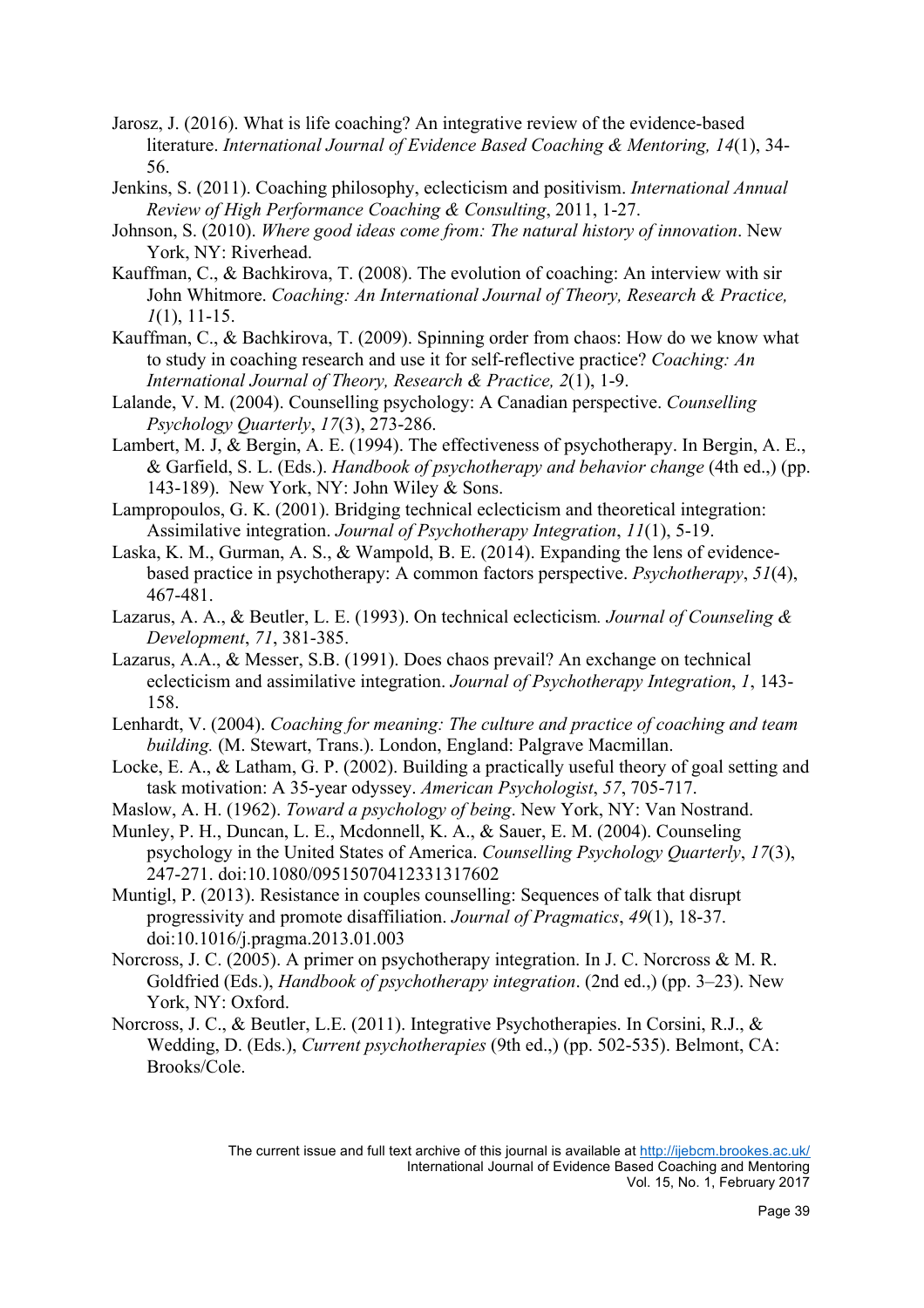Norcross, J. C. & Goldfried, M.R. (Eds.). (2005). *Handbook of psychotherapy integration*  (2nd ed.)*.* New York, NY: Basic Books.

*Oxford Dictionaries.* Retrieved 22/12/16 from

http://www.oxforddictionaries.com/definition/english/innovate

- Palmer, S., & O'Riordan, S. (2011). Innovation in coaching psychology: Interviews with speakers from the 3rd European coaching psychology conference. *Coaching Psychologist, 7*(2), 132-149.
- Palmer, S., & Whybrow, A. (Eds.). (2008). *Handbook of coaching psychology: A guide for practitioners.* New York, NY: Routledge.
- Passmore, J. (Ed.). (2006). *Excellence in coaching: The industry guide*. London, England: Kogan Page.
- Peltier, B (2001). *The psychology of executive coaching: Theory and application*. New York, NY: Brunner-Routledge.
- Peterson, C., & Seligman, M. E. P. (2004). *Character strengths and virtues: A handbook and classification.* Washington, DC: American Psychological Association.
- Poczwardowski, A., Sherman, C. P., & Ravizza, K. (2004). Professional philosophy in the sport psychology service delivery: Building on theory and practice. *Sport Psychologist, 18*(4), 445-463.
- Popa, I. L., Preda, G., & Boldea, M. (2010). A theoretical approach of the concept of innovation. *Managerial Challenges of the Contemporary Society, 1*, 151-156.
- Prochaska, J. O., & Norcross, J. C. (2013). *Systems of Psychotherapy: A transtheoretical analysis* (4th ed.). Stamford, CT: Cengage Learning.
- Richards, D. (2013). Developments in technology-delivered psychological interventions. *Universitas Psychologica*, *12*(2), 571-579. doi:10.11144/Javeriana.UPSY12-2.dtdp
- Rogers, C. R. (1961). *On becoming a person*. Boston, MA: Houghton Mifflin.
- Rogers, E. (1995). *Diffusion of innovations* (4th ed.)*.* New York, NY: Free Press.
- Rogers, J. (2012). *Coaching skills: A handbook* (3rd ed.). Berkshire, England: Open University Press.
- Rowley, J. (2011). Should your library have an innovation strategy? *Library Management*, *32*(4), 252–253.
- Rosenzweig, S. (1936). Some implicit common factors in diverse methods of psychotherapy. *American Journal of Orthopsychiatry*, *6*, 412-415.
- Schein, E.H. (2009). *Helping: How to offer, give, and receive help.* San Francisco, CA: Bennett-Koehler.
- Seligman, M. E. P. (2002). *Authentic happiness: Using the new positive psychology to realize your potential for lasting fulfillment.* New York, NY: Free Press.
- Seligman, M. E. P. (2007). Coaching and positive psychology. *Australian Psychologist*, *42*(4), 266-267.
- Seligman, M. E. P., & Csikszentmihalyi, M. (2000). Positive psychology: An introduction. *American Psychologist*, *55*, 5-14.
- Simmons, J. (2013). Positive psychology as a scientific movement. *International Journal of Science in Society*, *4*(1), 43-52.
- Skibbins, D. (2007). *Becoming a life coach: A complete workbook for therapists.* Oakland, CA: New Harbinger.
- Skovholt, T. M. (2005). The cycle of caring: A model of expertise in the helping professions. *Journal of Mental Health Counseling, 27*(1), 82-93.